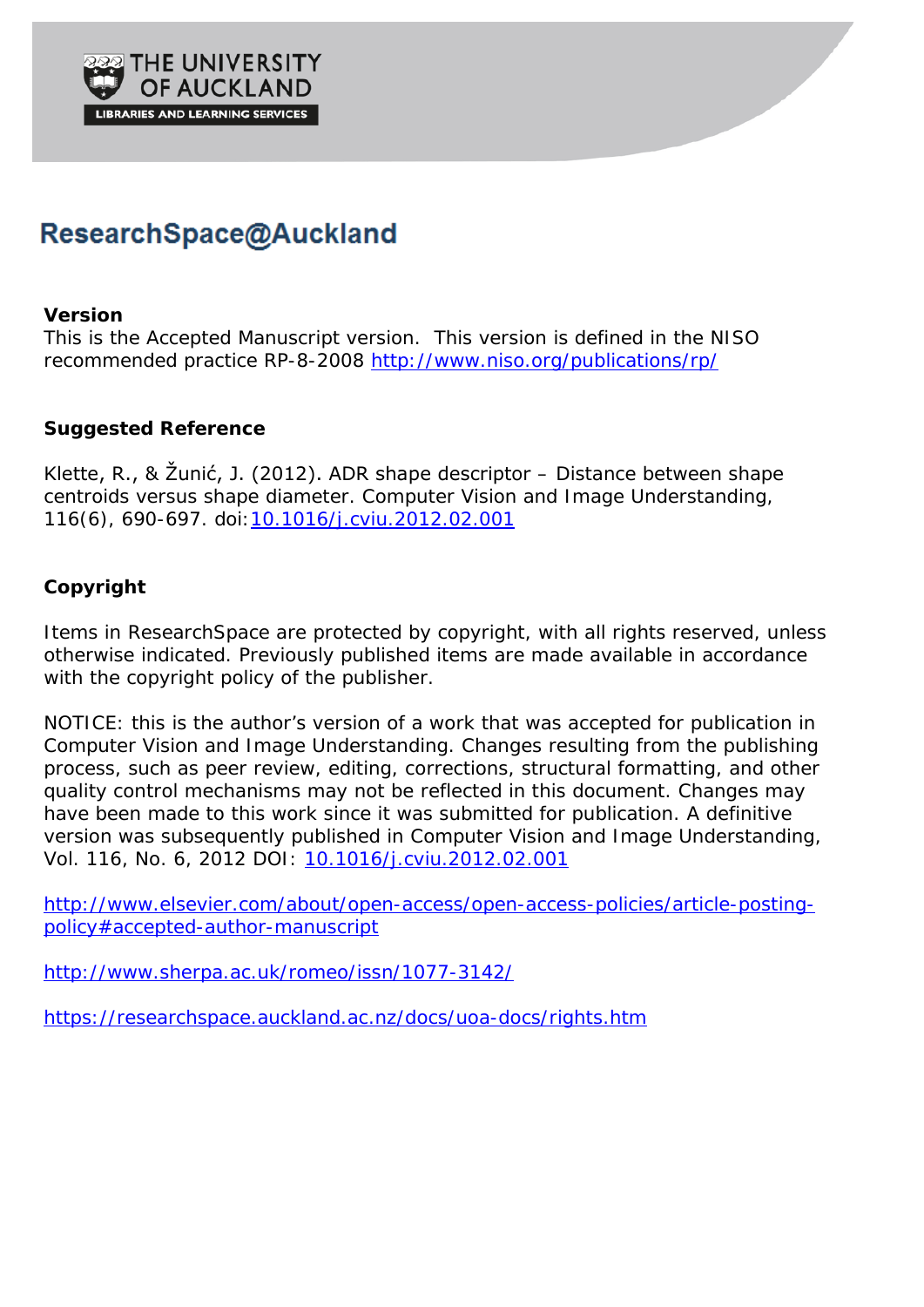## ADR Shape Descriptor – Distance between Shape Centroids versus Shape Diameter

Reinhard Klette<sup>a</sup>, Joviša Žunić<sup>b</sup>

<sup>a</sup> The Department of Computer Science, The University of Auckland Auckland 1142, New Zealand <sup>b</sup> Department of Computer Science, University of Exeter Exeter EX4 4QF, U.K. Also with the Mathematical Institute, Serbian Academy of Arts and Sciences, Belgrade

#### Abstract

In this paper we study the ADR shape descriptor  $\rho(S)$  where ADR is short for "asymmetries in the distribution of roughness". This descriptor was defined in 1998 as the ratio of the squared distance between two different shape centroids (namely of area and frontier) to the squared shape diameter. After known for more than ten years, the behaviour of  $\rho(S)$  was not well understood till today, thus hindering its application. Two very basic questions remained unanswered so far:

– What is the range for  $\rho(S)$ , if S is any bounded compact shape?

– How do shapes look like having a large  $\rho(S)$  value?

This paper answers both questions. We show that  $\rho(S)$  ranges over the interval  $[0, 1)$ . We show that the established upper bound 1 is the best possible by constructing shapes whose  $\rho(S)$  values are arbitrary close to 1.

Email addresses: r.klette@auckland.ac.nz (Reinhard Klette), J.Zunic@ex.ac.uk (Joviša Zunić)

 $URL:$  www.cs.auckland.ac.nz/ $\tilde{r}$ rklette (Reinhard Klette), emps.exeter.ac.uk/mathematics-computer-science/staff/jz205 (Joviša Zunić)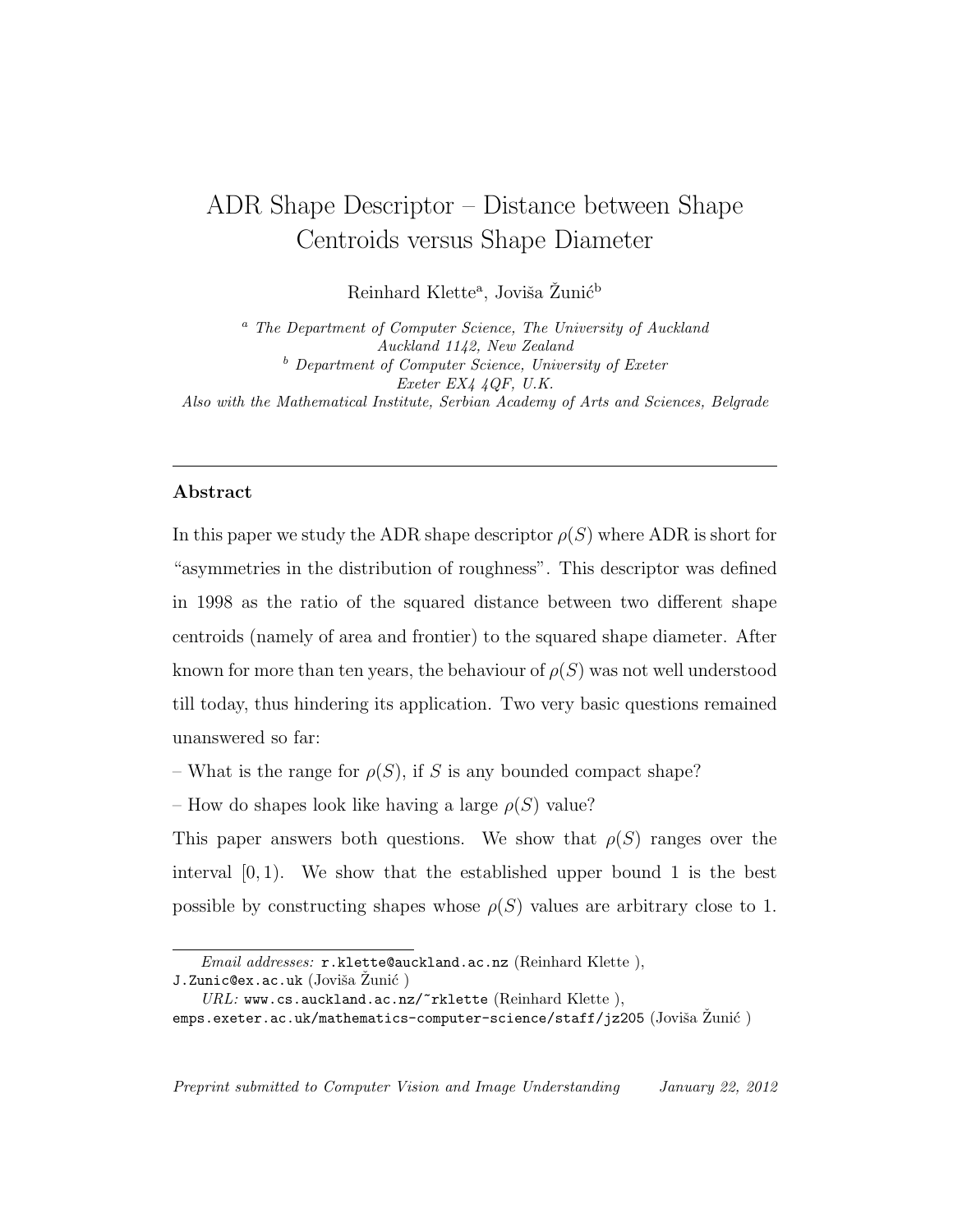In experiments we provide examples to indicate the kind of shapes that have relatively large  $\rho(S)$  values.

Keywords: Shape, shape descriptor, shape centroid, shape diameter, image analysis, computer vision.

#### 1. Introduction

 Shape is an object characteristic that is most suitable for recognition, classification, or identification tasks. This is because shape allows various numerical characterizations which are particularly suitable when performing computer-based data analysis. These numerical characteristics are used as components of feature vectors allowing object comparisons, as necessary for pattern or image data analysis. It is widely accepted that comparing the objects in feature space is often more efficient than object comparison in the original object space.

 A broad variety of shape descriptors has been developed so far. Some of them are very generic, such as Fourier descriptors [1], Zernike moments  $12 \quad [15]$  or moment invariants [2, 6], while some other relate to specific object or shape characteristics: circularity [17, 31], convexity [18, 21, 30], rectangular-<sup>14</sup> ity [19, 27], sigmoidality [20], orientability [32], elongation [23], tortuosity [5], and so forth. Notice that due to the diversity of shapes, we cannot expect that a particular shape descriptor would dominate others in all situations, even for a class of objects in a given application only. For this reason, dif- ferent methods are developed to measure shape properties (e.g., convexity, circularity, rectangularity, and so forth).

In order to match a spectrum of specific demands for efficient object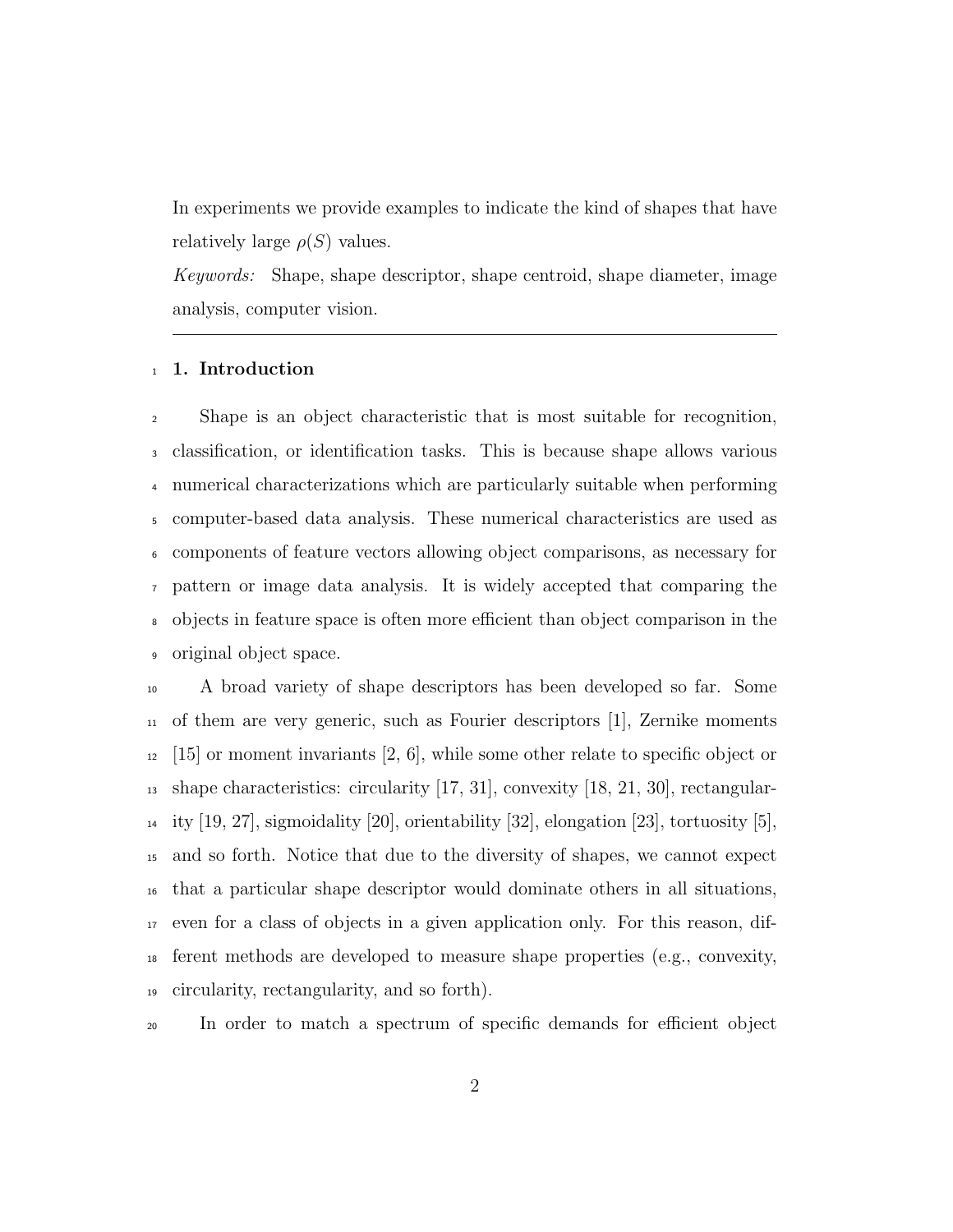recognition, identification or classification systems, different techniques have been used to describe the shape: algebraic invariants [6], integral invariants  $_{23}$  [14], Fourier analysis [26], statistics [16], wavelets [13], fractals [7], curvature [8, 12], integral transformations [18], computational geometry [29], and so forth.

 Also note that requests vary when shape descriptors were created. A common request is that they should be invariant with respect to translation, rotation and scaling transformations, and sometimes an invariance with re- spect to affine transformations in general is also required. Robustness of created descriptors (e.g., required when working with low quality data) is usually ensured by considering area-based descriptors. On the other hand, high sensitivity (e.g., required when performing high-precision tasks) is usu- ally satisfied by deciding for frontier-based descriptors. Among many other desirable properties, we just mention the tuning possibility (e.g., a possibility to control the behaviour of the descriptor by changing its parameters).

 One of the properties, that is not so much studied in literature, is the geometric interpretation of designed shape descriptors. For example, the  $Hu$  moment invariants [6] were introduced almost 50 years ago but just recently <sup>39</sup> analysed with respect to their geometric interpretation. They had been de- fined to satisfy invariance under similarity transforms. As such, they were used in a wide spectra of applications. But, to be able to predict (or under- stand) the performance to some extent (e.g. how a particular Hu descriptors will suit a certain application), it is required to have a geometric interpreta- tion of the used descriptor. More than 45 years since the Hu moments were introduced, the authors of [25] have fully explained the geometric meaning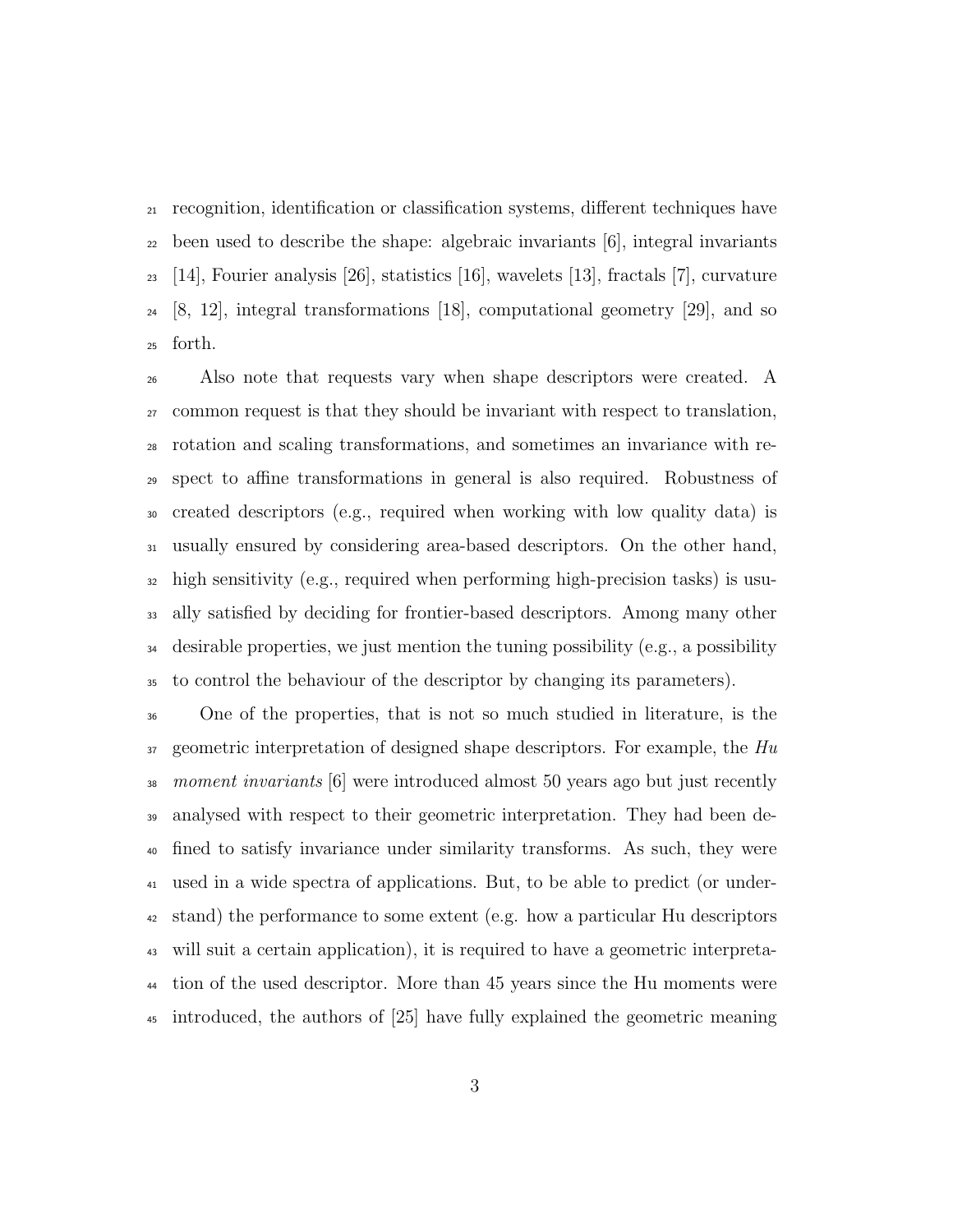<sup>46</sup> of those similarity-invariant features. A further step forward is due to [31]. <sup>47</sup> There, the authors considered which shapes maximize or minimize a particu-<sup>48</sup> lar shape feature. For example, it has been shown that the first Hu moment 49 invariant  $\mu_{2,0}(S) + \mu_{0,2}(S)$  is minimized by circular discs, while relatively big 50 values of  $\mu_{2,0}(S) + \mu_{0,2}(S)$  are assigned to "linearly" structured shapes.

51 Basic geometric properties of shapes such as area  $\mathcal{A}(S)$ , perimeter  $\mathcal{P}(S)$ ,  $52$  or diameter  $\mathcal{D}(S)$  have been used to define shape descriptors where the ge-<sub>53</sub> ometric interpretation often remains straightforward. The *shape factor* or <sup>54</sup> shape circularity measure

$$
\kappa(S) = \frac{4\pi \cdot \mathcal{A}(S)}{\mathcal{P}(S)^2} \tag{1}
$$

 $55$  follows the ancient isoperimetric inequality (see, e.g., Chapter 1 in [9]) that <sup>56</sup> a circle has the maximum area among all shapes having the same perimeter. 57 Values of  $\kappa(S)$  range over the interval  $(0, 1]$ , and  $\kappa(S) = 1$  is true if and 58 only if S is a circular disc.  $\kappa(S)$  is translation and rotational invariant since <sup>59</sup> both shape area and shape perimeter are such invariants. Finally, elementary 60 calculus shows that  $\kappa(S)$  is scaling invariant as well.

<sup>61</sup> In this paper we consider a shape descriptor which has been introduced  $\epsilon_2$  in [11] and therein characterized to be a measure for *asymmetries in the dis-*63 tribution of roughness (ADR). This ADR-descriptor  $\rho(S)$  is defined as the <sup>64</sup> ratio between the squared distance between the area-based shape centroid  $\epsilon$ <sub>55</sub> and the frontier-based centroid of a shape S, and the square of the shape <sup>66</sup> diameter (i.e., the longest distance between two shape points). Even though  $\epsilon_{\rm f}$   $\rho(S)$  considers the ratio of two very basic geometric shape features, its be-<sup>68</sup> haviour was not well-understood so far, and two natural questions were not <sup>69</sup> answered yet: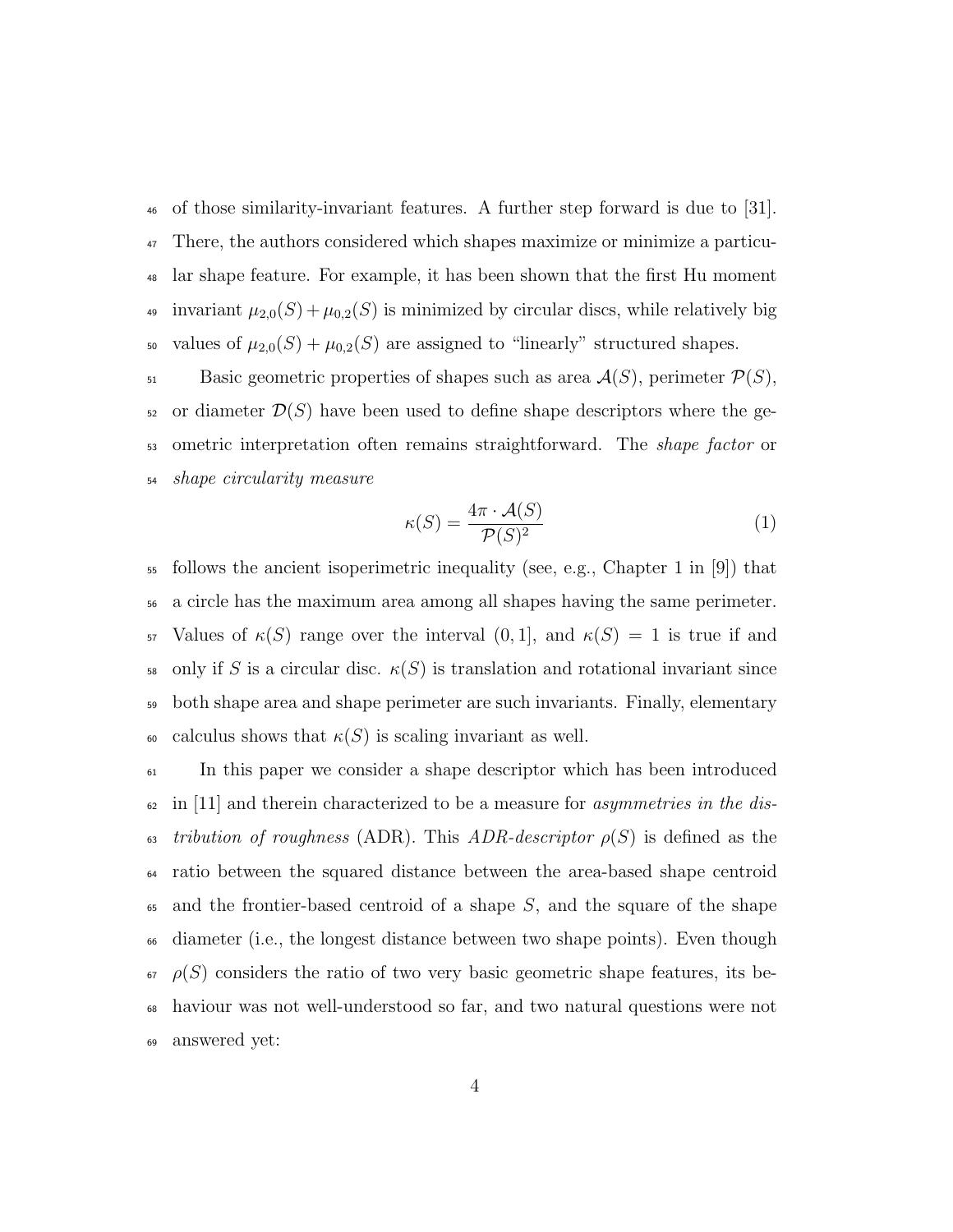#### $\tau_0$  (1) What is the range for  $\rho(S)$ ?

#### $\tau_1$  (2) Which shapes reach relatively large values of  $\rho(S)$ ?

 In this paper we answer both questions. We show that the best upper bound <sup>73</sup> for  $\rho(S)$  is 1. For doing so, we give a sequence of shapes  $S(k)$  whose  $\rho(S(k))$ <sup>74</sup> value tends to 1 as  $k \to \infty$ . We also provide an informal, but intuitively <sup>75</sup> clear description of shapes having large  $\rho(S)$  values.

 Notice that both shape centroids (i.e., of area or of frontier) are used  $\pi$  widely in image normalization procedures. The area centroid of a shape is actually an average value of all the points belonging to the shape considered, while the frontier centroid is the average value of all the frontier points. Shape centroids are often used to define the shape's position, and they also play a significant role in the construction of other shape descriptors. E.g., a recent work [28] considers the distance between both shape centroids and shows that this distance is upper bounded by one fourth of the diameter, and <sup>84</sup> that this upper bound cannot be improved. For another possibilities to use  $\text{ss}$  shape centroids to derive shape descriptors, see, for example [3, 4, 10].

 The paper is organized as follows: Section 2 provides two theorems with proofs, the theoretical results of the paper. For discussions and experiments, see Sections 3 and 4. Section 5 concludes. An Appendix gives technical details for the proof of Theorem 2.

#### 2. The Minimum Upper Bound

 In this section we derive the main results of the manuscript. Before we start with theoretical considerations, we give formal definitions and denota-tions as used in this paper.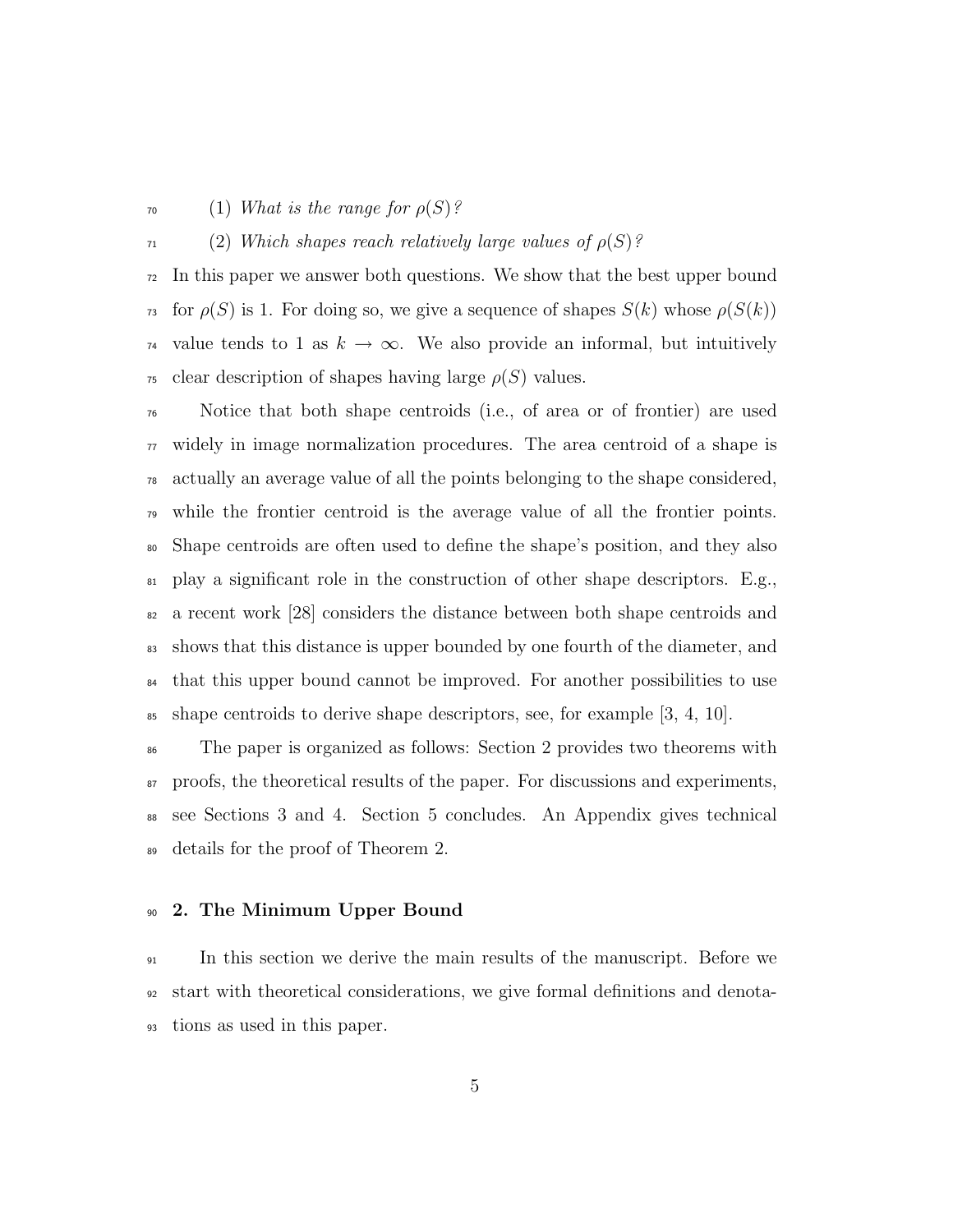<sup>94</sup> Throughout this paper we assume that a *shape* is represented by a bounded <sup>95</sup> and compact planar region having a non-empty interior (i.e., a shape always <sup>96</sup> has positive area contents).

 $\mathcal{P}$  For any shape S, its frontier  $\partial S$  is given in an arc-length parametrization 98  $x = x(s)$  and  $y = y(s)$ , where  $s \in [0, \mathcal{P}(S)]$ . See Chapter 8 in [9] for a <sup>99</sup> discussion of historic origins and variants of such a curve parametrization.

For a shape S, the area-based centroid  $\mathcal{C}_{area}(S) = (\overline{x}_{area}(S), \overline{y}_{area}(S))$  is <sup>101</sup> defined as

$$
C_{area}(S) = (\overline{x}_{area}(S), \overline{y}_{area}(S))
$$
  
= 
$$
\left(\frac{\iint_{S} x \, dx \, dy}{\iint_{S} dx \, dy}, \frac{\iint_{S} y \, dx \, dy}{\iint_{S} dx \, dy}\right)
$$
 (2)

<sup>102</sup> and the frontier-based centroid  $C_{from}(S) = (\overline{x}_{from}(S), \overline{y}_{from}(S))$  as

$$
\mathcal{C}_{from}(S) = (\overline{x}_{from}(S), \overline{y}_{from}(S))
$$

$$
= \left( \frac{\int_{\partial S} x(s) \, ds}{\int_{\partial S} ds}, \frac{\int_{\partial S} y(s) \, ds}{\int_{\partial S} ds} \right)
$$
(3)

103 The Euclidean distance between points  $p_1 = (x_1, y_1)$  and  $p_2 = (x_2, y_2)$  is 104 denoted by  $d_2(p_1, p_2)$ . The *shape diameter*  $\mathcal{D}(S)$  is the maximum distance <sup>105</sup> between two shape points:

$$
\mathcal{D}(S) = \max_{p,q \in S} \{d_2(p,q)\}\tag{4}
$$

 The ADR shape descriptor is computed from two very basic shape fea- tures: the distance between the shape centroids and the shape diameter, and 108 it has been introduced in [11]. This shape descriptor is denoted by  $\rho(S)$  and designed to be able to measure asymmetries in the distribution of roughness indices. A formal definition is as follows:

$$
\rho(S) = \frac{d_2(\mathcal{C}_{area}(S), \mathcal{C}_{from}(S))^2}{\mathcal{D}(S)^2} \tag{5}
$$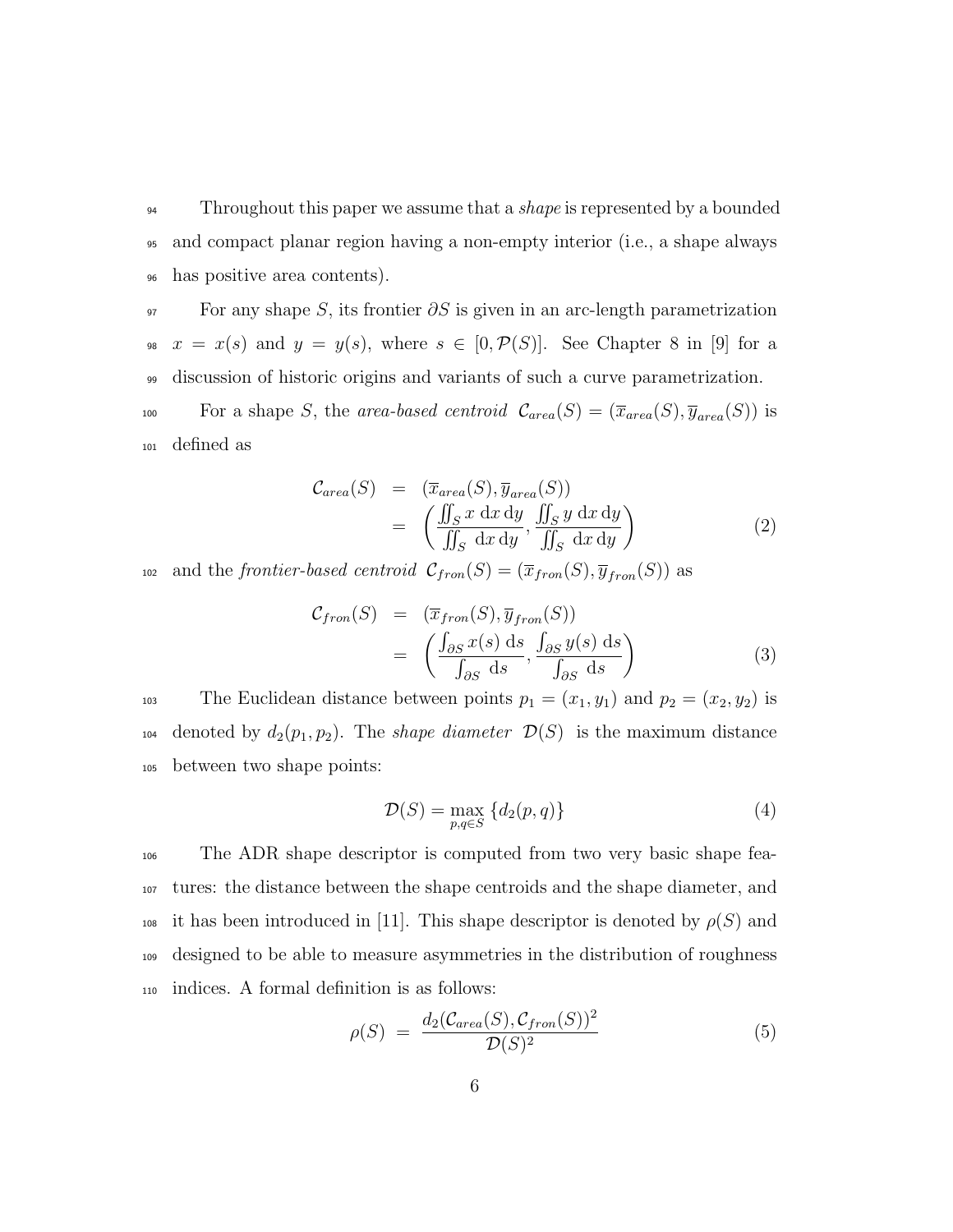<sup>111</sup> For its application for measurements in scanning electron microscopy, see <sup>112</sup> [11], while some performances in classification tasks are considered in [28]. 113 This shape measure  $\rho(S)$  is translation, rotation, and scale-invariant. The 114 range of  $\rho(S)$  was unknown so far, and this is a problem for normalization <sup>115</sup> procedures as commonly requested for classification tasks.

116 The minimum value of  $\rho(S)$  is obviously 0, and this is reached for many 117 shapes. For example, we have  $\rho(S) = 0$  for all rotationally symmetric shapes <sup>118</sup> S since area and frontier centroids coincide in this case. The next theorem 119 shows that  $\rho(S)$  is upper bounded by 1.

120 **Theorem 1.** Let S be a shape. The diameter of S is upper-bounded by <sup>121</sup> the distance between centroids  $C_{area}(S)$  and  $C_{from}(S)$ . In other words, the <sup>122</sup> following estimate is true:

$$
\rho(S) = \frac{d_2(\mathcal{C}_{area}(S), \mathcal{C}_{from}(S))^2}{\mathcal{D}(S)^2} < 1 \tag{6}
$$

123

 $124$  Proof. Let l be the straight line incident with two non-identical shape <sup>125</sup> centroids  $\mathcal{C}_{area}(S)$  and  $\mathcal{C}_{fron}(S)$ , and let  $l_{area}$  and  $l_{fron}$  be the lines orthogonal <sup>126</sup> to l which pass through  $\mathcal{C}_{area}(S)$  and  $\mathcal{C}_{from}(S)$ , respectively. See Figure 1 for 127 an example. We derive the required  $d_2(\mathcal{C}_{area}(S), \mathcal{C}_{from}(S)) < \mathcal{D}(S)$  from <sup>128</sup> the fact that each line passing through  $\mathcal{C}_{area}(S)$  or  $\mathcal{C}_{from}(S)$  must split the 129 set S such that each of the two open half planes, defined by this line, has a non-empty intersection with  $S$ . We prove this statement by contradiction.<sup>1</sup> 130

<sup>&</sup>lt;sup>1</sup>The authors believe that this statement can be found elsewhere, but the proof is given here to make the paper self-contained.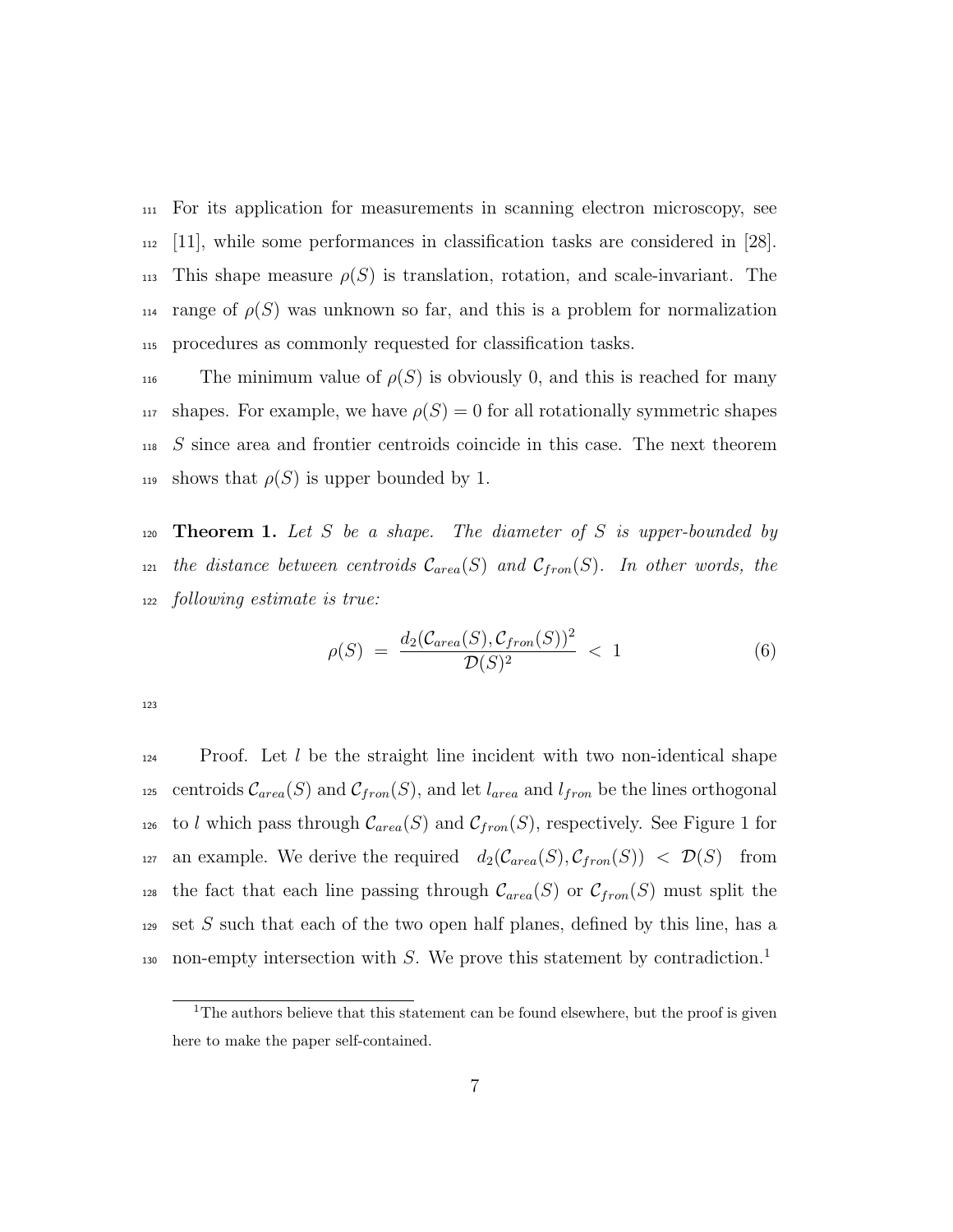

Figure 1: Straight line l is defined by the centroids of S. The straight lines  $l_{area}$  and  $l_{fron}$ are orthogonal to l, and each is incident with one of the centroids of S.

131 Let straight line  $l_{area}$  be given by  $a \cdot x + b \cdot y + c = 0$ , for some constants a,  $132$  b, and c. Assume that S is contained in one of the closed half-planes defined <sup>133</sup> by straight line  $l_{area}$ . Then, either  $a \cdot x + b \cdot y + c \ge 0$  or  $a \cdot x + b \cdot y + c \le 0$ 134 must be satisfied, for all  $(x, y) \in S$ . Let us assume that  $a \cdot x + b \cdot y + c \le 0$ . Furthermore, since  $S$  has a positive area contents, there is a subset  $S'$  of <sup>136</sup> S which also has a positive area contents and whose points even satisfy the <sup>137</sup> strict inequality  $a \cdot x + b \cdot y + c < 0$ ; otherwise all the points of S would be 138 on the line  $l_{area}$ , what is impossible because the area contents of S is greater <sup>139</sup> than zero. This implies

$$
\iint_{S\setminus S'} (a \cdot x + b \cdot y + c) \, \mathrm{d}x \mathrm{d}y \le 0 \tag{7}
$$

<sup>140</sup> and

$$
\iint_{S'} (a \cdot x + b \cdot y + c) \, dx \, dy < 0 \tag{8}
$$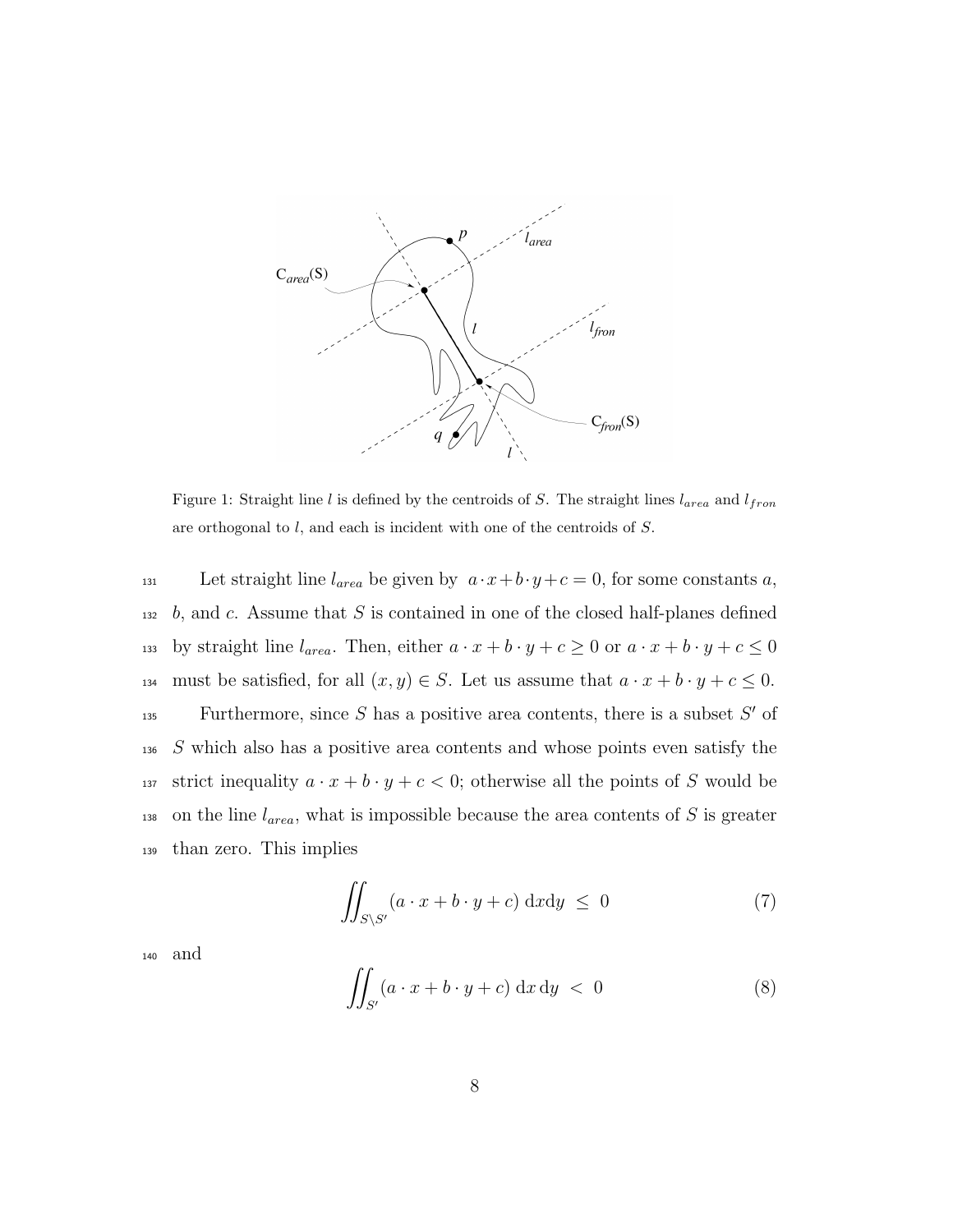<sup>141</sup> These two inequalities give the following strict inequality

$$
\iint_{S} (a \cdot x + b \cdot y + c) \, dx \, dy =
$$
\n
$$
a \cdot \iint_{S} x \, dx \, dy + b \cdot \iint_{S} y \, dx \, dy + c \cdot \iint_{S} dx \, dy < 0 \tag{9}
$$

<sup>142</sup> which contradicts

$$
\mathcal{C}_{area}(S) = \left(\frac{\iint_S x \, dx \, dy}{\iint_S dx \, dy}, \frac{\iint_S y \, dx \, dy}{\iint_S dx \, dy}\right) \in l_{area}
$$
(10)

<sup>143</sup> Indeed, (10) is equivalent to

$$
a \cdot \frac{\iint_{S} x \, dx \, dy}{\iint_{S} dx \, dy} + b \cdot \frac{\iint_{S} y \, dx \, dy}{\iint_{S} dx \, dy} + c = 0 \tag{11}
$$

 $_{144}$  and obviously, Equality (11) is in contradiction to the strict Inequality (9).  $145$  We have proven that S must intersect both open half-planes determined by 146 the line  $l_{area}$ .

 $\mu$ <sub>147</sub> In an analogous way it can be shown that S intersects both open half- $_{148}$  planes determined by the line  $l_{fron}$  by considering shape perimeter, frontier-<sup>149</sup> based centroid, and line integrals instead of shape area, area-based centroid, <sup>150</sup> and area integrals.

 $151$  Finally, since any of the four open half-planes determined by lines  $l_{area}$  and <sup>152</sup>  $l_{from}$  contains points from S, there must be two points, say p and q, in S such <sup>153</sup> that the distance  $d_2(p,q)$  is larger than the distance  $d_2(\mathcal{C}_{area}(S), \mathcal{C}_{from}(S)).$ 154  $\Box$ 

<sup>155</sup> Irrespectively of the strict Inequality (6), the upper bound provided by <sup>156</sup> Theorem 1 cannot be improved, as stated by the next theorem.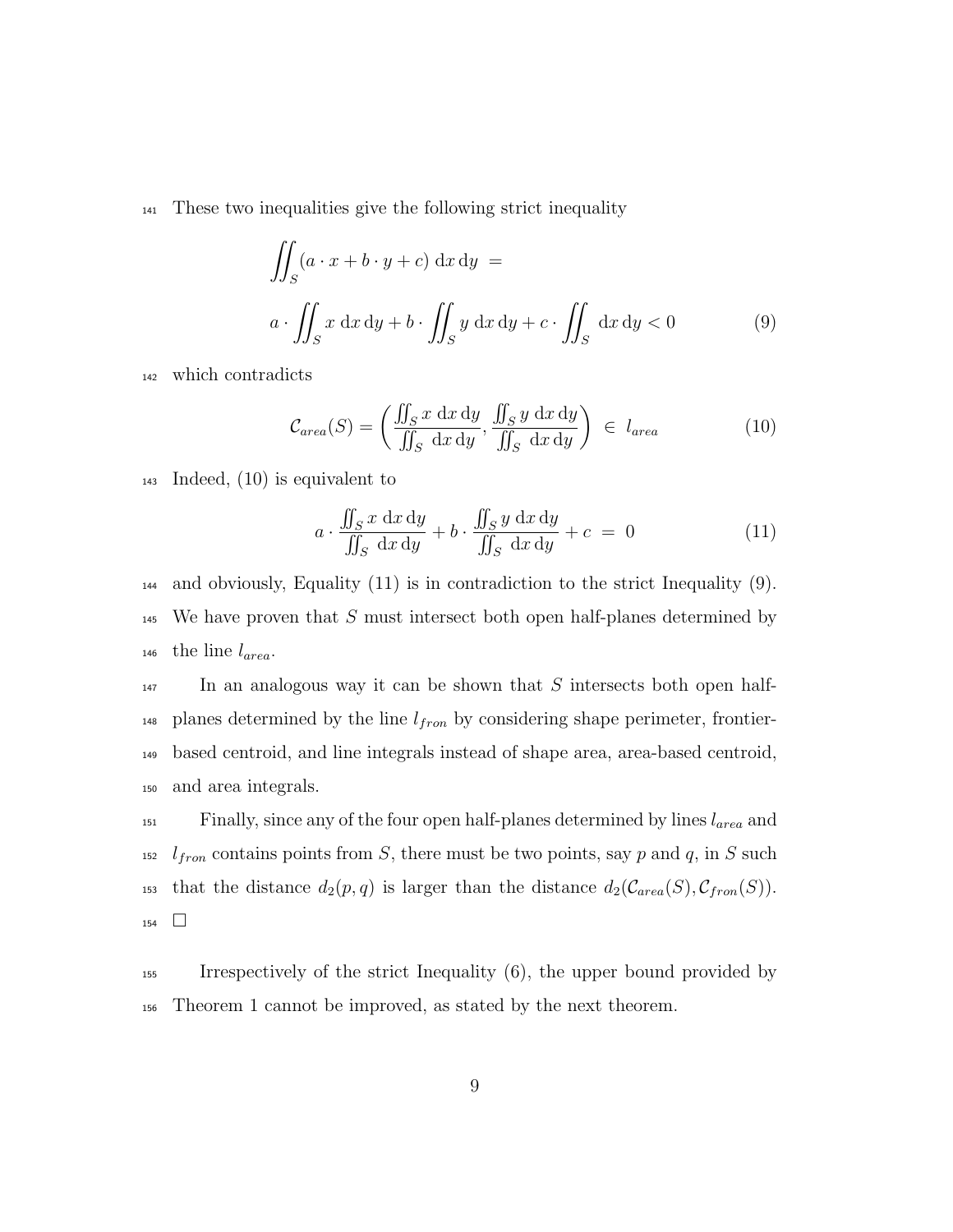

Figure 2: As  $k \to \infty$ , the area-based centroid  $C_{area}(S(k))$  converges to point  $(1, 0)$ , while the frontier-based centroid  $C_{fron}(S(k))$  goes to point  $(0, 0)$ . We use  $t = 1/k$  for shorter notation.

157 **Theorem 2.** For each  $\varepsilon > 0$  there is a shape S such that

$$
\rho(S) = \frac{d_2(\mathcal{C}_{area}(S), \mathcal{C}_{from}(S))^2}{\mathcal{D}(S)^2} > 1 - \varepsilon
$$
\n(12)

158

<sup>159</sup> Proof. We prove this statement by showing that there is a sequence of 160 shapes  $S(k)$ ,  $k = 1, 2, ...,$  with

$$
\lim_{k \to \infty} \frac{d_2(\mathcal{C}_{area}(S(k)), \mathcal{C}_{from}(S(k)))}{\mathcal{D}(S(k))} = 1 \tag{13}
$$

<sup>161</sup> For the definition of shapes  $S(k)$ , see the self-explaining Figure 2. For the  $_{162}$  sake of simplicity, we have chosen shapes symmetric about the x-axis. In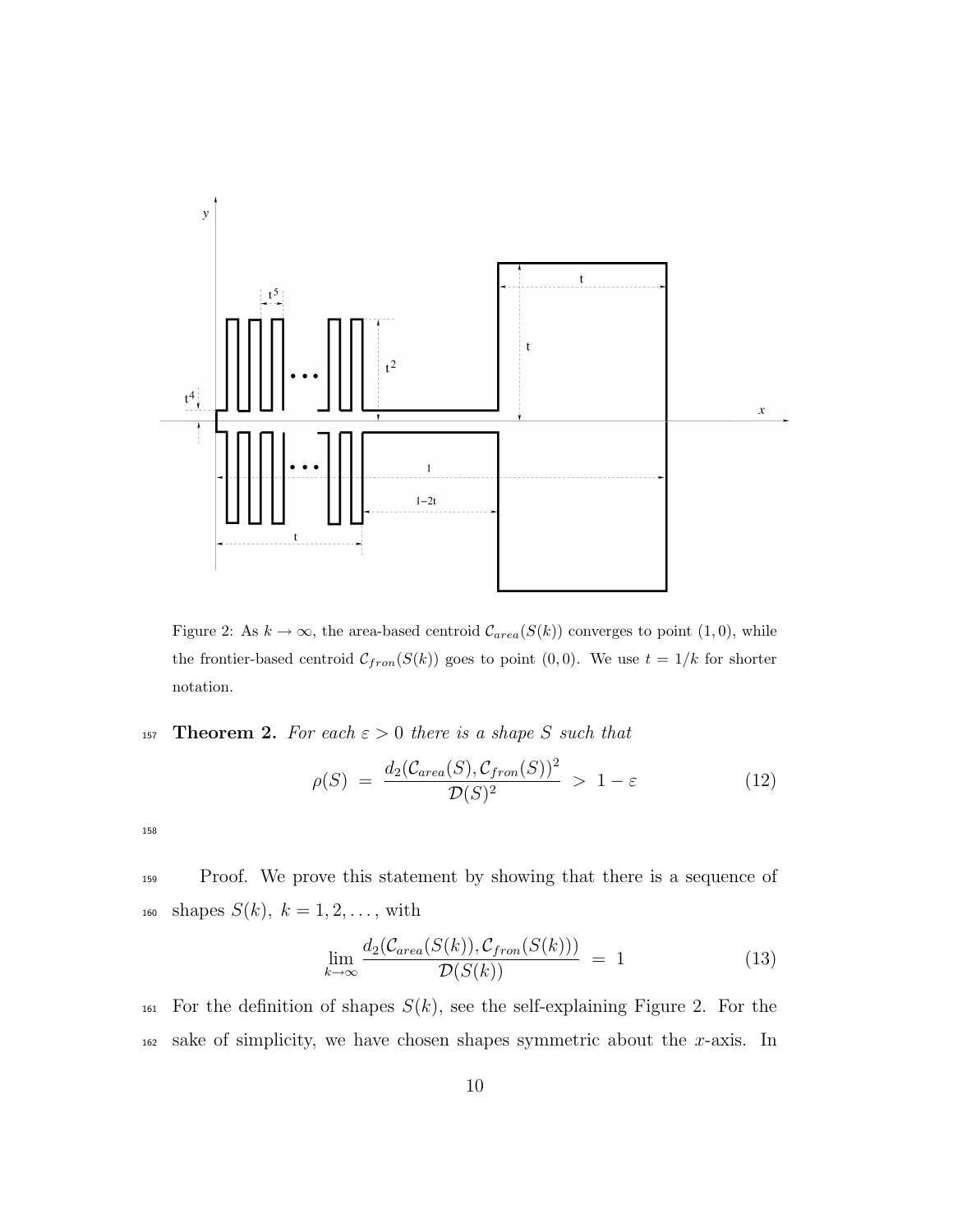<sup>163</sup> such a way we ensure that both centroids  $\mathcal{C}_{area}(S(k))$  and  $\mathcal{C}_{from}(S(k))$  lie on  $_{164}$  the *x*-axis.

165 Next, let us compute the distance between the centroids of shapes  $S(k)$ . <sup>166</sup> This is done in several intermediate steps. Calculations as given in the ap-<sup>167</sup> pendix show the following:

 $168$  The area of  $S(k)$  equals

$$
\iint_{S(k)} dx dy = \frac{2}{k^2} + \frac{1}{k^3} + \frac{2}{k^4} - \frac{3}{k^5}
$$
 (14)

 $169$  The perimeter of  $S(k)$  equals

$$
\int_{\partial S(k)} ds = 4 \cdot k^2 + \frac{4}{k} - 2 \tag{15}
$$

 $170$  We use the following estimate of the x-coordinate of the area-based cen-171 troid of  $S(k)$ :

$$
\frac{\iint_{S(k)} x \, dx \, dy}{\iint_{S(k)} dx \, dy} \ge \frac{\frac{2}{k^2} - \frac{1}{k^3}}{\frac{2}{k^2} + \frac{1}{k^3} + \frac{2}{k^4} - \frac{3}{k^5}}
$$
(16)

172 For an estimate of the x-coordinate of the frontier-based centroid of  $S(k)$ , <sup>173</sup> we have

$$
\frac{\int_{\partial S(k)} x(s) \, ds}{\int_{\partial S(k)} ds} \le \frac{2 \cdot k + 1 + \frac{4}{k^2} - \frac{2}{k^3}}{2 \cdot k^2 + \frac{4}{k}} \tag{17}
$$

174

175 Now, from Equation (16) and from the fact that the centroid  $\mathcal{C}_{area}(S(k))$  $_{176}$  belongs to the convex hull of  $S(k)$  [24], we have that

$$
\frac{\iint_{S(k)} x \, dx \, dy}{\iint_{S(k)} dx \, dy} \in \left[ \frac{\frac{2}{k^2} - \frac{1}{k^3}}{\frac{2}{k^2} + \frac{1}{k^3} + \frac{2}{k^4} - \frac{3}{k^5}}, 1 \right]
$$
\n(18)

<sup>177</sup> which leads to

$$
\lim_{k \to \infty} \frac{\iint_{S(k)} x \, dx \, dy}{\iint_{S(k)} dx \, dy} = 1 \tag{19}
$$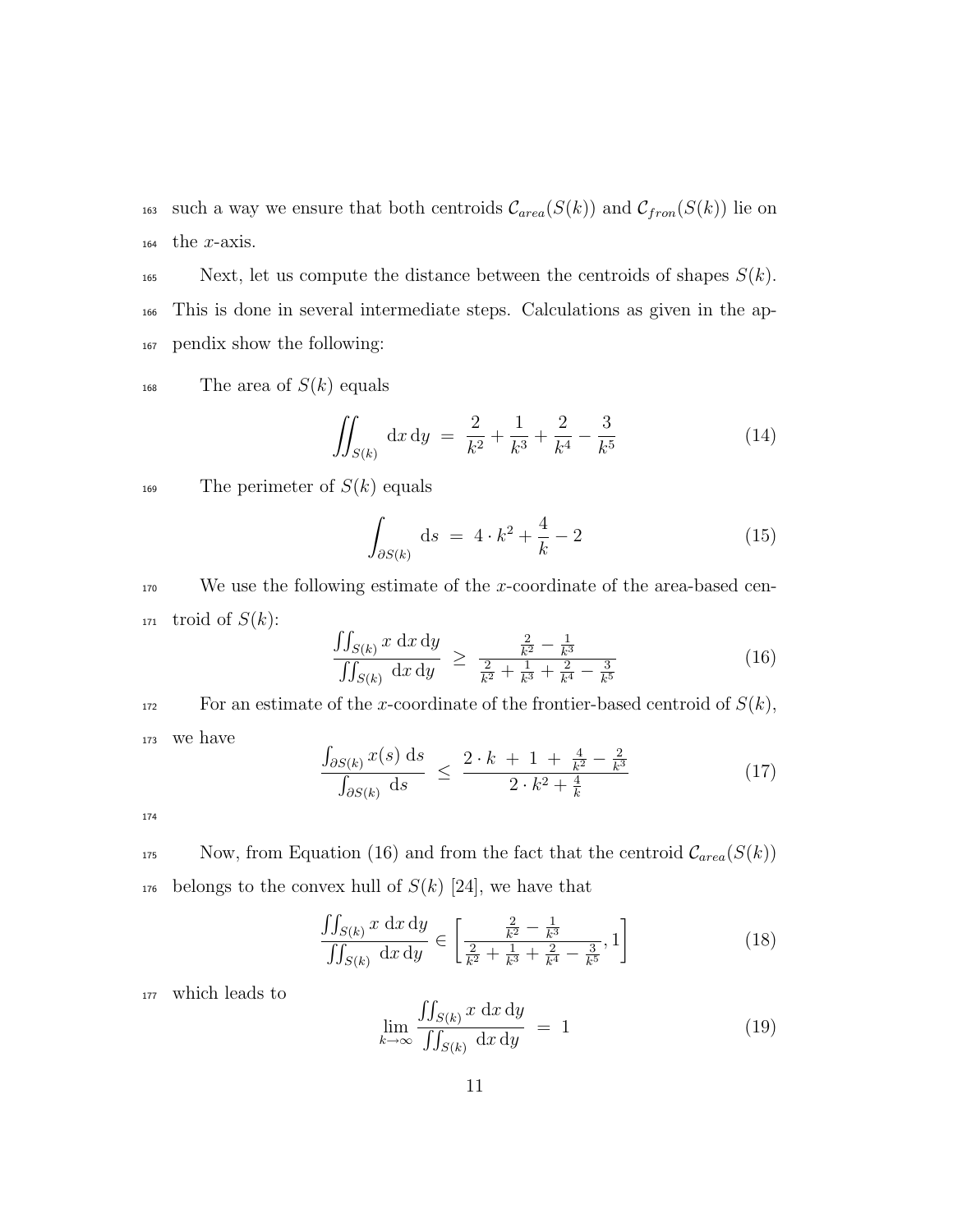<sup>178</sup> Similarly, from Equation (17) and the fact that  $C_{from}(S(k))$  belongs to 179 the convex hull of  $S(k)$  [24], we have that

$$
\frac{\int_{\partial S(k)} x(s) ds}{\int_{\partial S(k)} ds} \in \left[0, \frac{2 \cdot k + 1 + \frac{4}{k^2} - \frac{2}{k^3}}{2 \cdot k^2 + \frac{4}{k}}\right] \tag{20}
$$

<sup>180</sup> which leads to

$$
\lim_{k \to \infty} \frac{\int_{\partial S(k)} x(s) \, ds}{\int_{\partial S(k)} ds} = 0 \tag{21}
$$

<sup>181</sup> Since both centroids of  $S(k)$  (due to the symmetry of  $S(k)$ ) lie on the x-axis, <sup>182</sup> the last two limits give

$$
\lim_{k \to \infty} d_2(\mathcal{C}_{area}(S(k)), \mathcal{C}_{from}(S(k)))
$$
\n
$$
= d_2((1,0), (0,0)) = 1
$$
\n(22)

<sup>183</sup> To complete the proof it remains to show that

$$
\lim_{k \to \infty} \mathcal{D}(S(k)) = 1 \tag{23}
$$

This is a consequence of the fact that the diameter  $\mathcal{D}(S(k))$  of  $S(k)$  is less than

$$
\sqrt{1+\frac{4}{k^2}}
$$

<sup>184</sup> which equals the diameter of the minimum isothetic rectangle (i.e. with 185 edges parallel to the coordinate axes) which encloses  $S(k)$ . Thus,  $\mathcal{D}(S(k)) \in$ <sup>186</sup>  $[1, \sqrt{1 + \frac{4}{k^2}}]$  proves Equation (23).

#### 187 3. Comparison with CD-Descriptor

<sup>188</sup> Both kinds of shape centroids have been utilized for defining shape de-<sup>189</sup> scriptors before. In most cases they have been used in a shape normalisation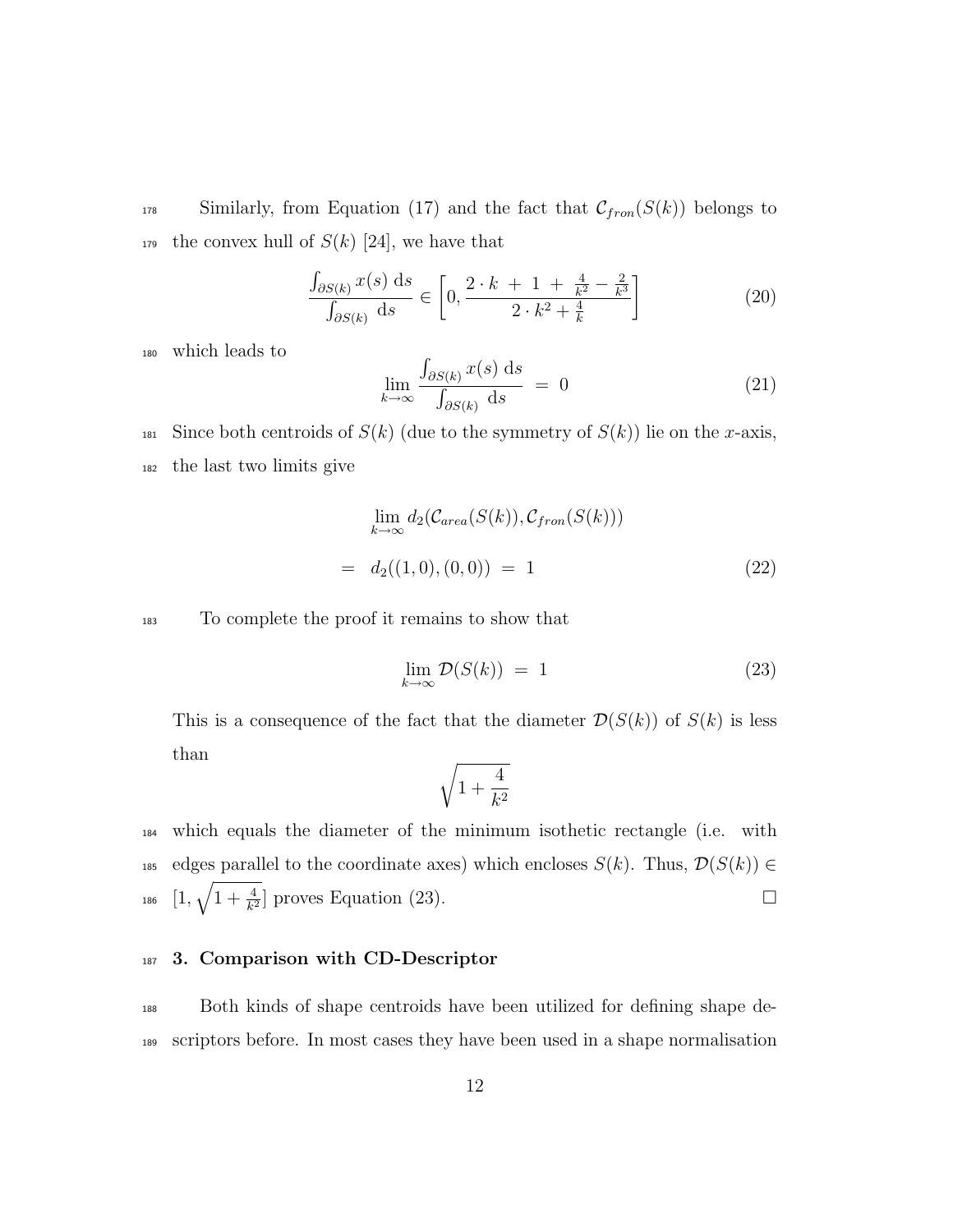

Figure 3:  $P(t)$  depends on the parameter t. As  $t \to 0$ , the area-based centroid  $C_{area}(P(t))$ converges to  $(0,0)$  while the frontier-based centroid  $C_{from}(P(t))$  converges to  $(\frac{1}{4},0)$ . The perimeter of  $P(t)$  converges to 1 as  $t \to 0$ .

<sup>190</sup> phase (e.g., see [2, 6]) to provide translation invariance. But they have also <sup>191</sup> been used for other purposes. A shape descriptor which is closely related to 192 the ADR-descriptor  $\rho(S)$  was introduced in [28]. The authors define a shape 193 centredness descriptor  $\mu(S)$ , also called here CD-descriptor, by considering <sup>194</sup> the distance between area-based and frontier-based centroids, divided by the 195 shape perimeter  $\mathcal{P}(S)$  (rather than the diameter). One result reported in 196 [28] says that the quantity  $\mu(S)$  is upper bounded by 1/4 of the shape's <sup>197</sup> perimeter:

$$
\mu(S) = \frac{1}{\mathcal{P}(S)} \cdot d_2(\mathcal{C}_{area}(S), \mathcal{C}_{from}(S)) < \frac{1}{4} \tag{24}
$$

<sup>198</sup> The upper bound of 1/4 cannot be improved as shown in [28].

Figure 3 introduces a family of polygons  $P(t)$ , with  $t > 0$ , which satisfy

$$
\lim_{t \to 0} \frac{1}{\mathcal{P}(P(t))} \cdot d_2(\mathcal{C}_{area}(P(t)), \mathcal{C}_{from}(P(t))) = \frac{1}{4}
$$

<sup>199</sup> Actually, these polygons indicate that the shapes which have a unit perimeter <sup>200</sup> and a relatively big distance between the centroids consist of a big "head" <sup>201</sup> and a long tail.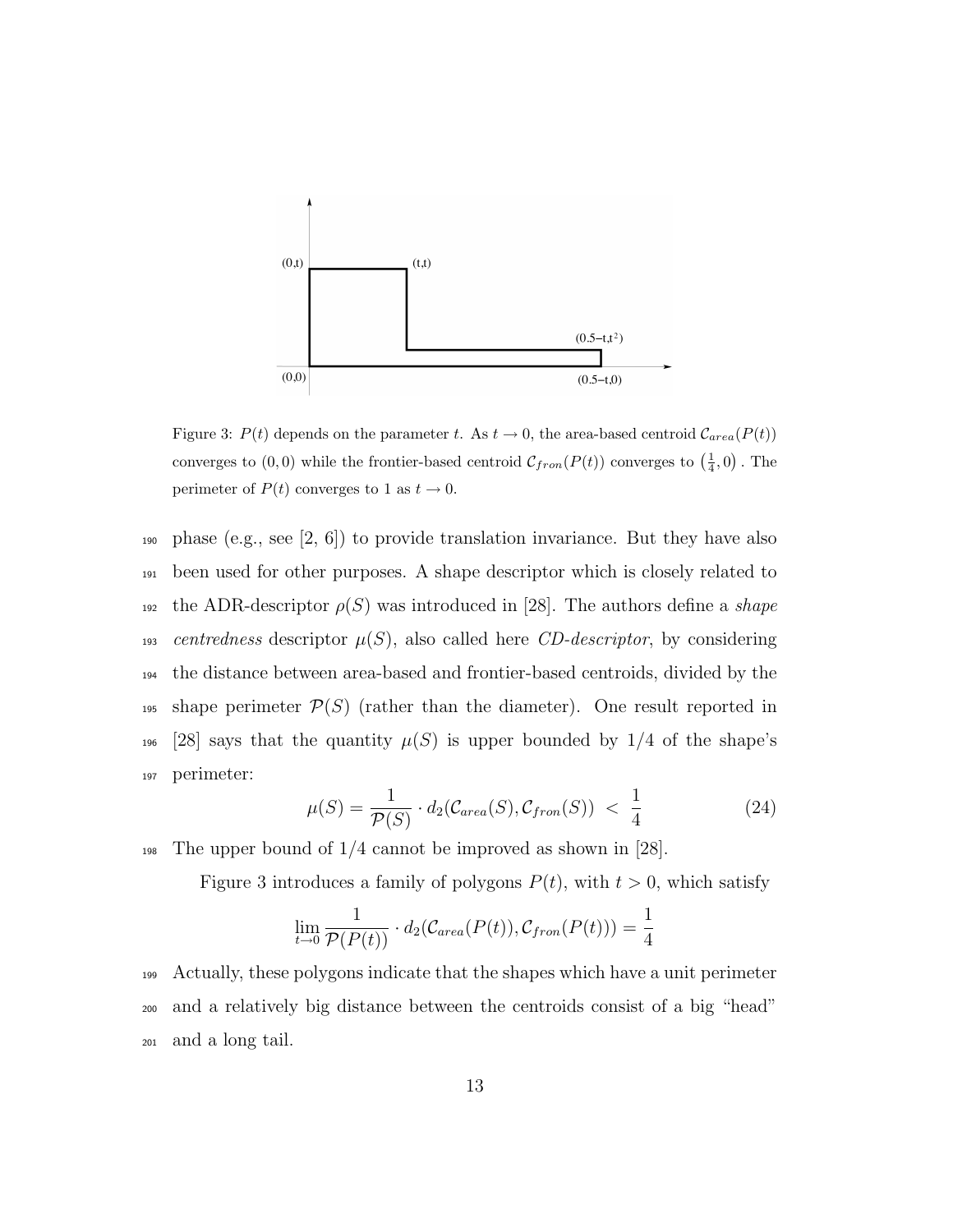202 Measures  $\rho(S)$  and  $\mu(S)$  are different.

203 Indeed, for small t values, the polygons  $P(t)$  do not have any large  $\rho(P(t))$ <sup>204</sup> value assigned. From Figure 3 we conclude that

$$
0.5 - t \le \mathcal{D}(P(t)) \le \sqrt{t^2 + (0.5 - t)^2} \tag{25}
$$

<sup>205</sup> which implies that

$$
\lim_{t \to 0} \mathcal{D}(P(t)) = \frac{1}{2} \tag{26}
$$

206 Next, consider the centroids of  $P(t)$  whose coordinates are computed in [28], <sup>207</sup> and they are

$$
C_{area}(P(t)) = \left(\frac{1}{4} \cdot \frac{5t^3 - 4t^4}{2t^2 + t^3 - 4t^4}, \frac{1}{2} \cdot \frac{2t^3 + t^6 - 4t^7}{2t^2 + t^3 - 4t^4}\right)
$$
  

$$
C_{from}(P(t)) = \left(\frac{1}{4} - t + 2t^2 + \frac{t^3}{2} - 2t^4, 2t^2 + \frac{t^3}{2} - t^4\right)
$$

208 Obviously, when  $t \to 0$ , the area centroid  $C_{area}(P(t))$  approaches the origin  $(0,0)$  while the frontier centroid  $\mathcal{C}_{from}(P(t))$  approaches the point  $\left(\frac{1}{4}\right)$ <sup>209</sup> gin (0,0) while the frontier centroid  $C_{from}(P(t))$  approaches the point  $(\frac{1}{4},0)$ . 210 Thus,  $d_2(\mathcal{C}_{area}(P(t)), \mathcal{C}_{from}(P(t)))$  converges to  $1/4$  as  $t \to 0$ , which, together <sup>211</sup> with Equation (26), gives

$$
\lim_{t \to 0} \rho(P(t)) = \frac{d_2(\mathcal{C}_{area}(P(t)), \mathcal{C}_{from}(P(t)))^2}{\mathcal{D}(P(t))^2}
$$

$$
= \frac{1/16}{1/4} = \frac{1}{4}
$$
(27)

212 Equality (27) shows that shapes which maximize the CD-descriptor  $\mu(S)$  (i.e. <sup>213</sup> the distance between shape centroids with respect to their perimeter), are <sup>214</sup> far away to be extreme (i.e. maximal) in the sense of the ADR-descriptor 215  $\rho(S)$ .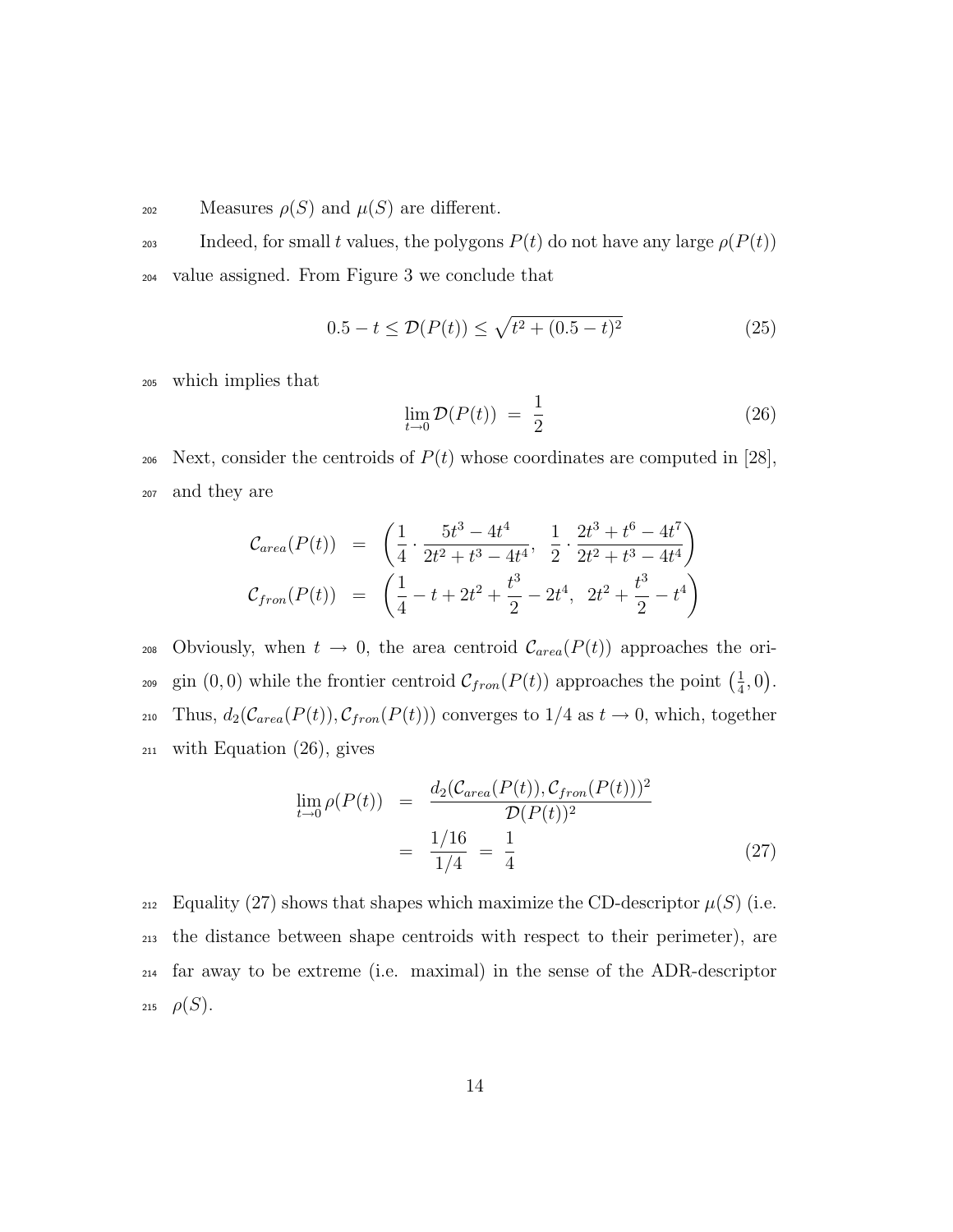<sup>216</sup> The opposite is true as well. Shapes  $S(k)$  as considered above, which 217 maximize the ADR-descriptor  $\rho(S)$  in the limit case as  $k \to \infty$ , do not <sup>218</sup> maximize the CD-descriptor.

219 More precisely, since the perimeter of the shapes  $S(k)$  (see Figure 2) is equal to  $4 \cdot k^2 - 2 + 4/k$  due to Equation (15), and by also using a trivial 221 estimate  $d_2(\mathcal{C}_{area}(S(k)), \mathcal{C}_{from}(S(k))) \leq 1$  (see Fig.2), we derive that

$$
\frac{1}{\mathcal{P}(S(k))} \cdot d_2 \left( \mathcal{C}_{area} \left( S(k) \right), \mathcal{C}_{from} \left( S(k) \right) \right)
$$
\n
$$
\leq \frac{1}{\mathcal{P}(S(k))} = \frac{1}{k^2 - 2 + 4/k} \tag{28}
$$

222 Thus, in the limit case as  $k \to \infty$ , the distance between centroids of the 223 shapes  $S(k)$  divided by the perimeter of  $S(k)$  tends to 0, which is the theo- $_{224}$  retical minimum and far away from  $1/4$  which is the best upper bound for 225 CD-measure  $\mu(S)$ . We summarize:

226 Corollary 1. There are shapes which maximize the CD-descriptor (e.g. min-227 imise  $\mu(S)$  values), but only define a *ρ*-value that is one forth of the best upper <sup>228</sup> bound of the ADR-descriptor. There are shapes which maximize the ADR- $\alpha_{229}$  descriptor (e.g. maximize  $\rho(S)$  value) but minimize the CD-descriptor (e.g. 230 minimise  $\mu(S)$  value).

#### <sup>231</sup> 4. Experiments

For an experimental illustration that the ADR-descriptor and the CDdescriptor are uncorrelated shape measures we show how they lead to different rankings of shapes for selected examples. We consider the shapes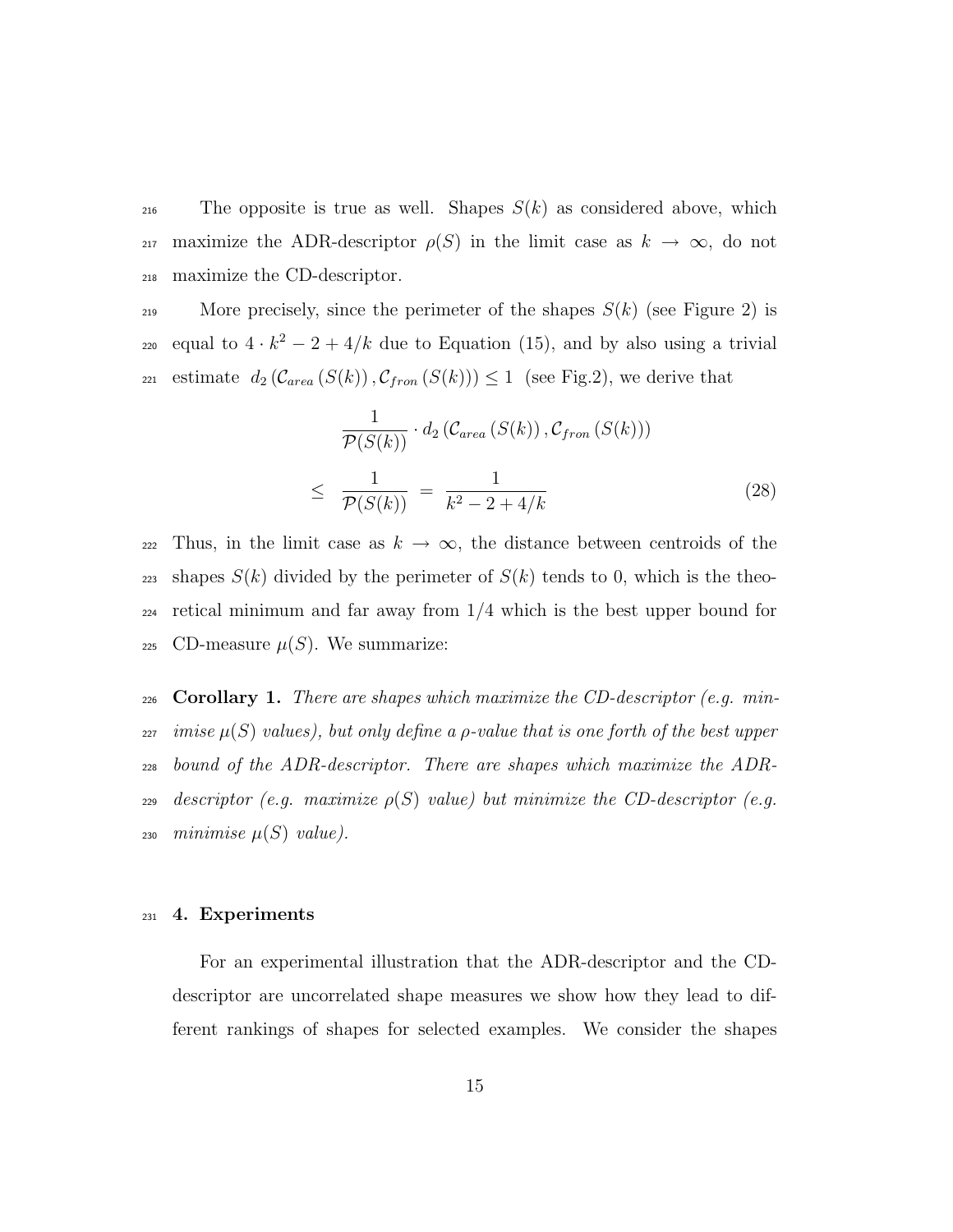

| Shape descriptor | (a)    | b) | $\circ$ )                           | (d)               | (e) |          |
|------------------|--------|----|-------------------------------------|-------------------|-----|----------|
| $\mu(S)$         | 0.0407 |    | $0.0391$ $0.0342$ $0.0246$ $0.0153$ |                   |     | - 0.0068 |
| $\rho(S)$        | 0.0204 |    | 0.0126 0.0266                       | $0.0123$ $0.0025$ |     | 0.0010   |

Figure 4: Shapes are listed in accordance with their decreasing CD-descriptor values  $\mu(S)$ . The area-based centroids are marked with "+" while the frontier-based centroids are marked with "\*". The table shows CD- and ADR-values for the selected shapes.

shown in Figure 4, taken from [28]. We see that the ranking according to a decreasing ADR-descriptor  $\rho(S)$  equals

$$
(c) - (a) - (b) - (d) - (e) - (f)
$$

while the ranking according to a decreasing CD-descriptor equals

$$
(a) - (b) - (c) - (d) - (e) - (f)
$$

<sup>232</sup> The CD-descriptor results have already been reported in [28].

<sup>233</sup> With our final experiment we aim at illustrating the behaviour of the <sup>234</sup> ADR-descriptor only. We apply this descriptor to shapes from the well known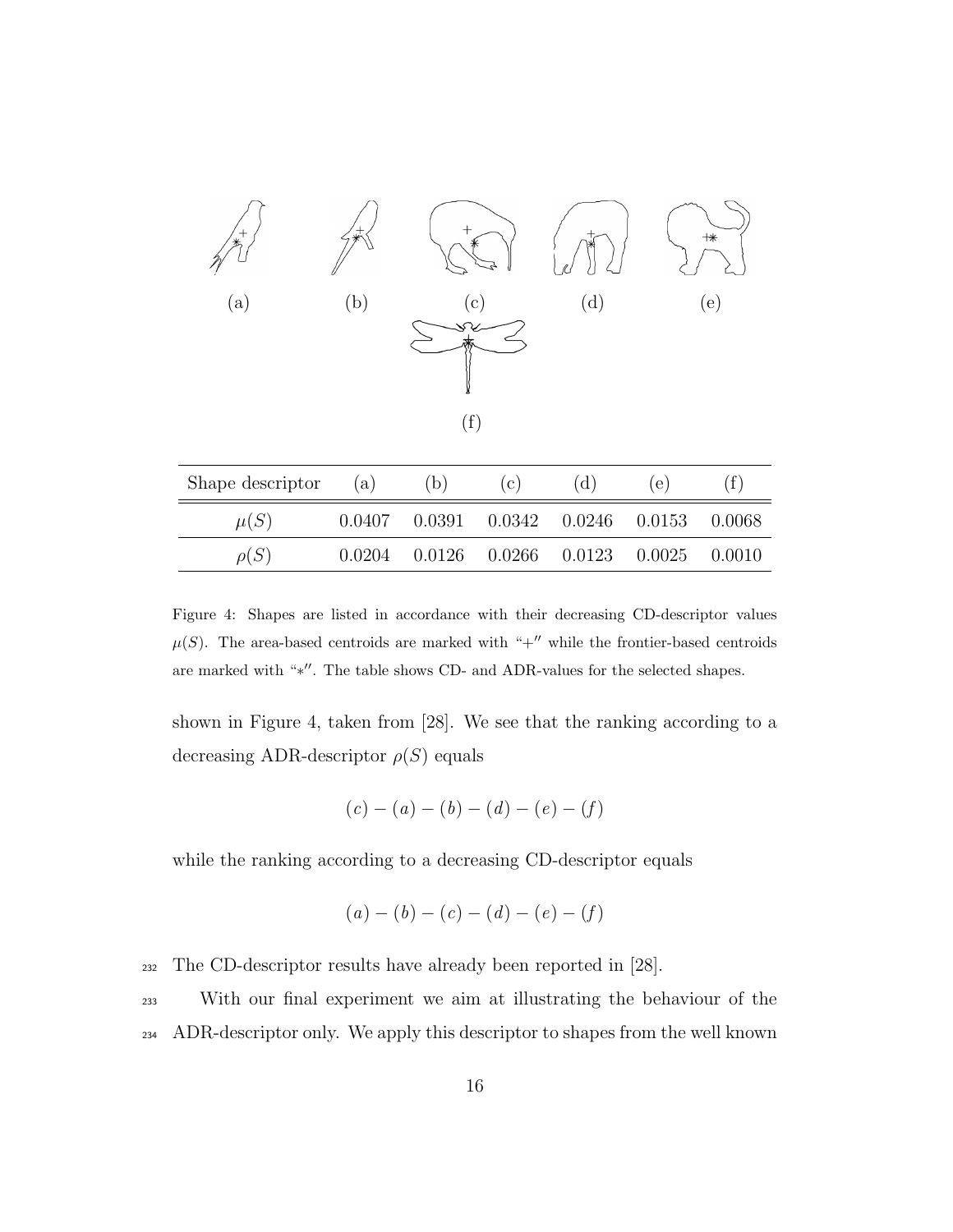

Figure 5: Shapes with small ADR-values. Actually, for all the shown cases we have that  $\rho(S) = 0.0001.$ 

 $235$  Kimia data base<sup>2</sup> which depicts about  $22,000$  different shapes.

#### $236$  Shapes with small  $\rho(S)$  values.

<sup>237</sup> First we discuss some shapes from the Kimia data base which have a 238 very small  $\rho$ -value. Figure 5 shows shapes for which  $\rho(S) = 0.0001$ . Not 239 surprising, some of those are "nearly symmetric", and we know that  $\rho(S) = 0$ <sup>240</sup> for all rotationally symmetric shapes. The diversity of shapes with small  $241 \rho(S)$  values is obvious. Some of them are rather symmetric (e.g., the shape  $_{242}$  in Figure 5(h)), some are not (e.g. the shape in Figure 5(b)), some are  $_{243}$  elongated (e.g. the shape in Figure 5(a)), and some are "robust" (e.g. see <sup>244</sup> Figure 5(e). These are only a few examples for the observable diversity of <sup>245</sup> shapes having small ADR-values.

<sup>2</sup>www.lems.brown.edu/∼dmc/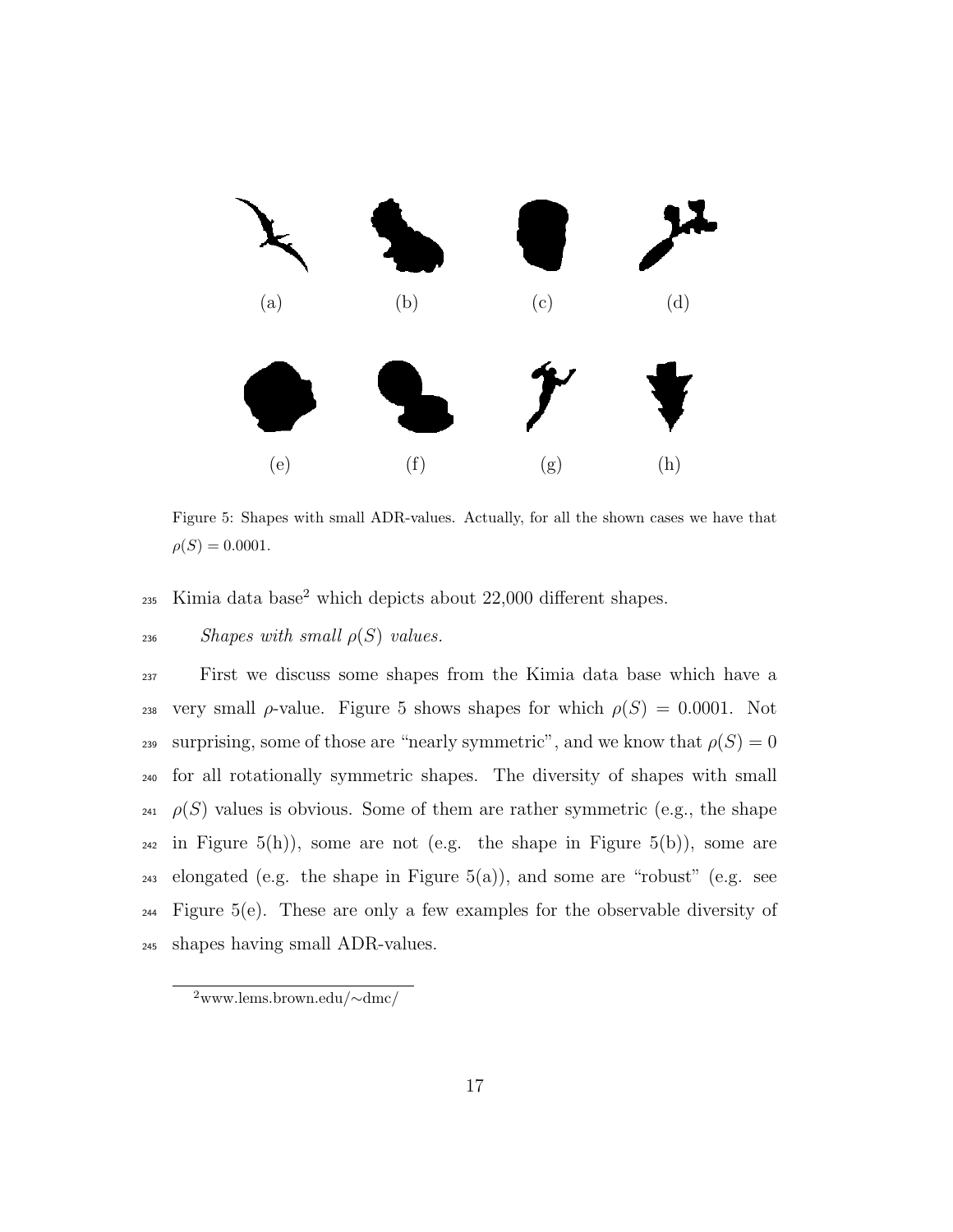#### $246$  Shapes with large  $\rho(S)$  values.

247 Next, we consider shapes with relatively high  $\rho(S)$ -values. As proved 248 before, there is no shape with a largest possible  $\rho(S)$  value, since the lowest 249 upper bound for  $\rho(S)$  (which is 1) is never reached by any shape. This makes it more difficult to give a formal description of shapes with very large  $\varphi(S)$ -values. However, the ADR-descriptor is not the only shape descriptor having this property. For example, the CD-descriptor from [28], the standard elongation measure (defined as the ratio of the maxima and minima of the second moment of inertia of a shape with respect to a line passing through the shape centroid; see Chapter 17 in [9]), the frontier-based elongation measure defined in [23], and others do have the same property that there is no shape defining the best upper bound.

 On the other hand, a shape measure whose maximum value is reachable by some shapes usually allows us an easier description of shape which maximize measured values. Examples of such measures are the compactness measure  $\kappa(S)$  (see, e.g. [17] for a definition) which is maximized by circles, or the squareness measure defined in [22] which is maximized by squares.

<sup>263</sup> For large k, shapes  $S(k)$  as introduced in Figure 2) are shapes having a 264 large  $\rho(S)$ -value. It can be said that shape  $S(k)$  consist of three geometric <sup>265</sup> parts:

- 266 R-1: a "head" (on the right) whose area is  $\mathcal{O}(t^2)$  and whose perimeter is 267  $O(t)$ ,
- 268 R-2: a "neck" (in the middle) whose area is  $\mathcal{O}(t^4)$  and whose perimeter is  $\mathcal{O}(1)$ , and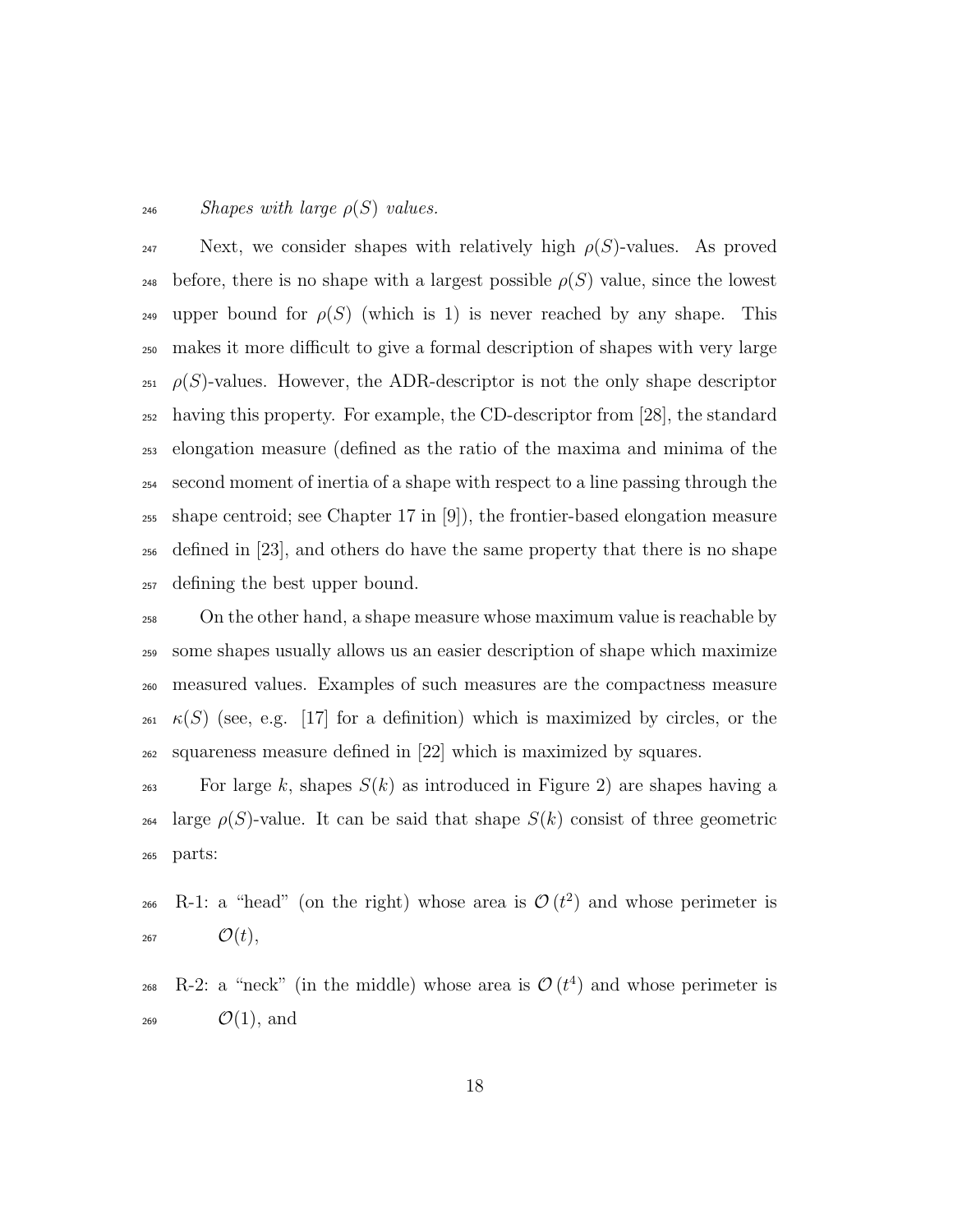270 R-3: a "tail" (on the left) whose area is  $\mathcal{O}(t^3)$  and whose perimeter is  $\mathcal{O}$  $\sqrt{1}$  $t^2$  $\setminus$ 271  $\mathcal{O}\left(\frac{1}{\sqrt{2}}\right)$ .

272 R-4: Diameters of the "head," "neck," and "tail" are  $\mathcal{O}(t)$ ,  $\mathcal{O}(1)$ , and  $\mathcal{O}(t)$ , <sup>273</sup> respectively.

 $_{274}$  Even though sets  $S(k)$  are just defining one example, they indicate that <sup>275</sup> "real" objects whose shape has a  $\rho(S)$ -value close to 1 are very rare. Indeed, as  $t =$ 1 k 276 as  $t = \frac{1}{l}$  decreases (i.e. k tends to  $\infty$ ), the relation between the orders of <sup>277</sup> magnitude of area and perimeter of the "head", "neck," and "tail" are very  $_{278}$  extreme (see the asymptotic estimates in items R-1, R-2, R-3).

 For example, the areas of all three parts of  $S(k)$  have different orders of magnitude. The same is true for the perimeters of those parts. Also, the diameter of the "neck" is larger than the order of magnitude of the "head" or "tail"; see item R-4.

 $Based$  on the above observations,  $\rho(S)$ -values are not expected to be very <sup>284</sup> close to 1 for real shapes because we do not expect that a real shape actually 285 satisfies all the relations stated in R-1 to R-4. A tendency to smaller  $\rho(S)$ -286 values of real shapes is caused by the fact that  $\rho(S)$  is defined as the ratio of 287 squared values which are from the interval  $[0, 1)$ .

<sup>288</sup> In Figure 6 we list some shapes from the Kimia data base whose  $\rho(S)$  values are among the few largest values detected by us in this data base. The Kimia data base is widely used for shape studies. Because it consists of more than 22,000 shapes, it is reasonably good to represent the diversity of "real situations". Even though that such a large number of shapes was used, it turns out that none of them matches well all relations listed in items R-1 to R-4, thus coming with its ADR-value close to 1. Relatively small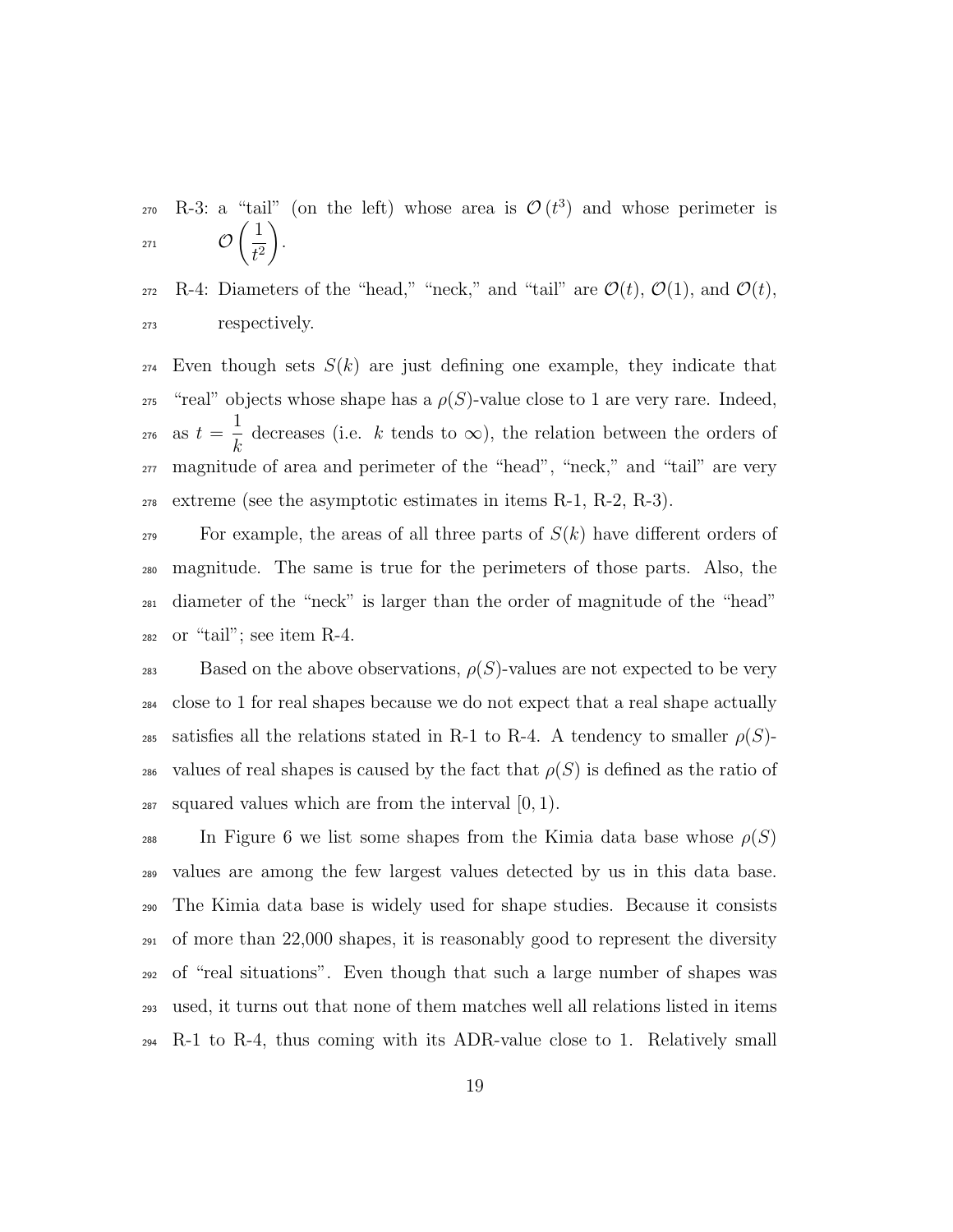$\rho(S)$ -values can be expected for the shapes in the Kimia data base.

 The shapes shown in Figure 6 are highly ranked with respect to their  $\varphi(S)$ -value. Note that they also match well with most of the relations given in R-1 to R-4. Basically we notice a "good balance" between shape diameter and the distance between their shape centroids.

 A relatively small diameter is caused by "multiple" tails [e.g., see Figure 6,  $_{301}$  shapes (a), (e), and (f) or by a wrapped tail [e.g., see Figure 6 shapes (b), (c), (d), and (j)]. On the other hand, a single and stretched tail would increase 303 the CD-value  $\mu(S)$  and decrease the ADR-value  $\rho(S)$ . This is illustrated by shapes in Figure 7. It is worth mentioning that shapes in Figure 7 have similar characteristics as the shapes in Figure 3, that is a head with a long stretched tail.

#### <sup>307</sup> 5. Conclusion

308 The ADR-shape descriptor  $\rho(S)$  was created in [11] to be able to charac-<sup>309</sup> terize shapes with some degree of asymmetric distributions of roughness; the <sup>310</sup> authors verified its usefulness by several experiments. However, two impor-<sup>311</sup> tant questions were not answered so far, thus limiting the application of this  $_{312}$  shape descriptor: What is the range of  $\rho(S)$ , and how do shapes look like  $_{313}$  having a large  $\rho(S)$ -value? In this paper we have answered both questions.

 $\sin^3$  Since there are no shapes satisfying  $\rho(S) = 1$  it is not possible to say <sup>315</sup> what is the shape which maximizes the ADR-shape descriptor. But the pa-316 per provided an informal description of shapes having a large  $\rho(S)$ -value. 317 These shapes are characterized by

318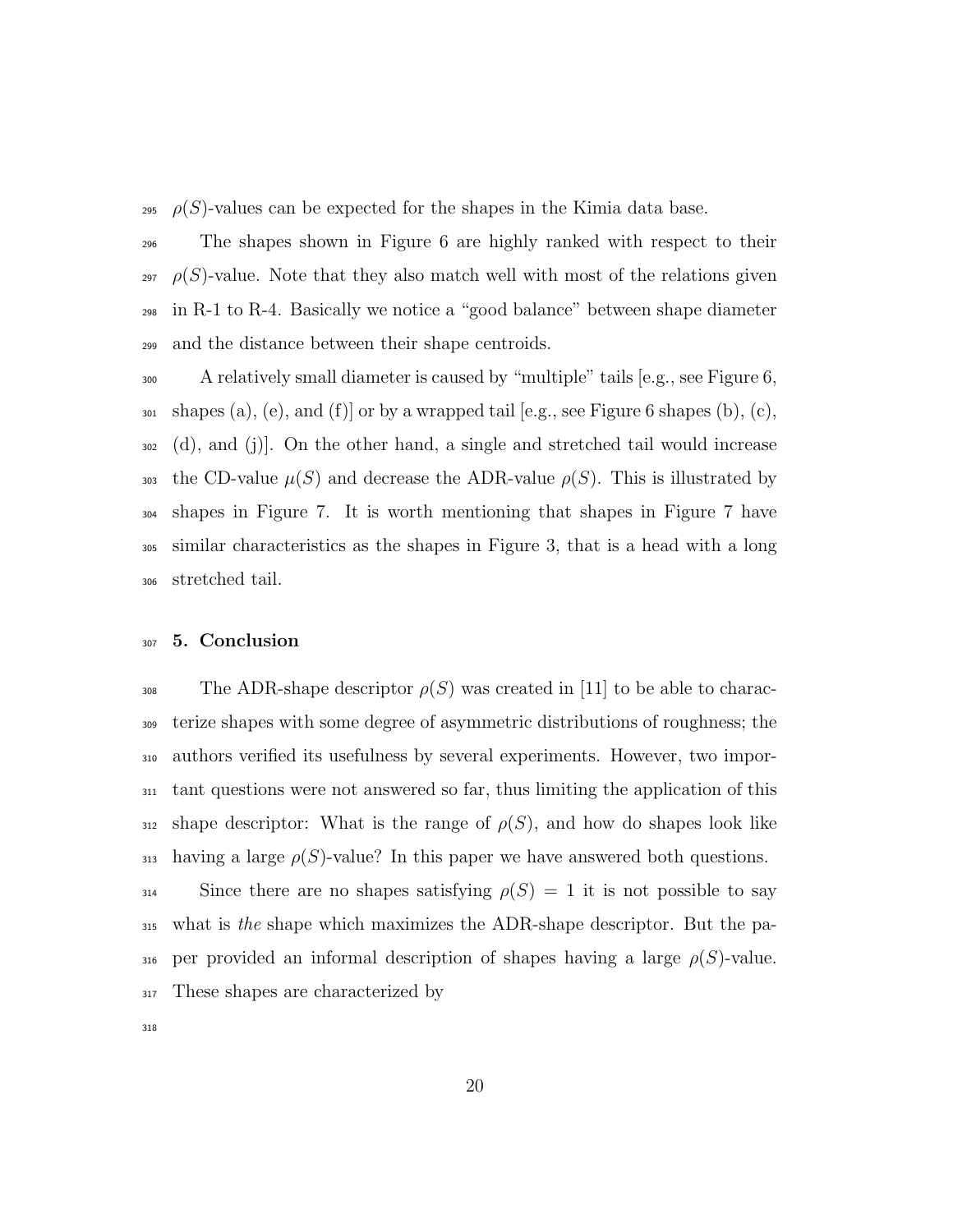<sup>319</sup> (i) a "head" (a part which "pulls" the area-based centroid to one side),

<sup>320</sup> (ii) a "tail" which is not straight (i.e., it is crumpled or consists of several <sup>321</sup> components) and which defines most of the perimeter, thus "pulling" the



Figure 6: Samples of shapes from the Kimia data base having largest ADR-values  $\rho(S)$ given immediately bellow each shape).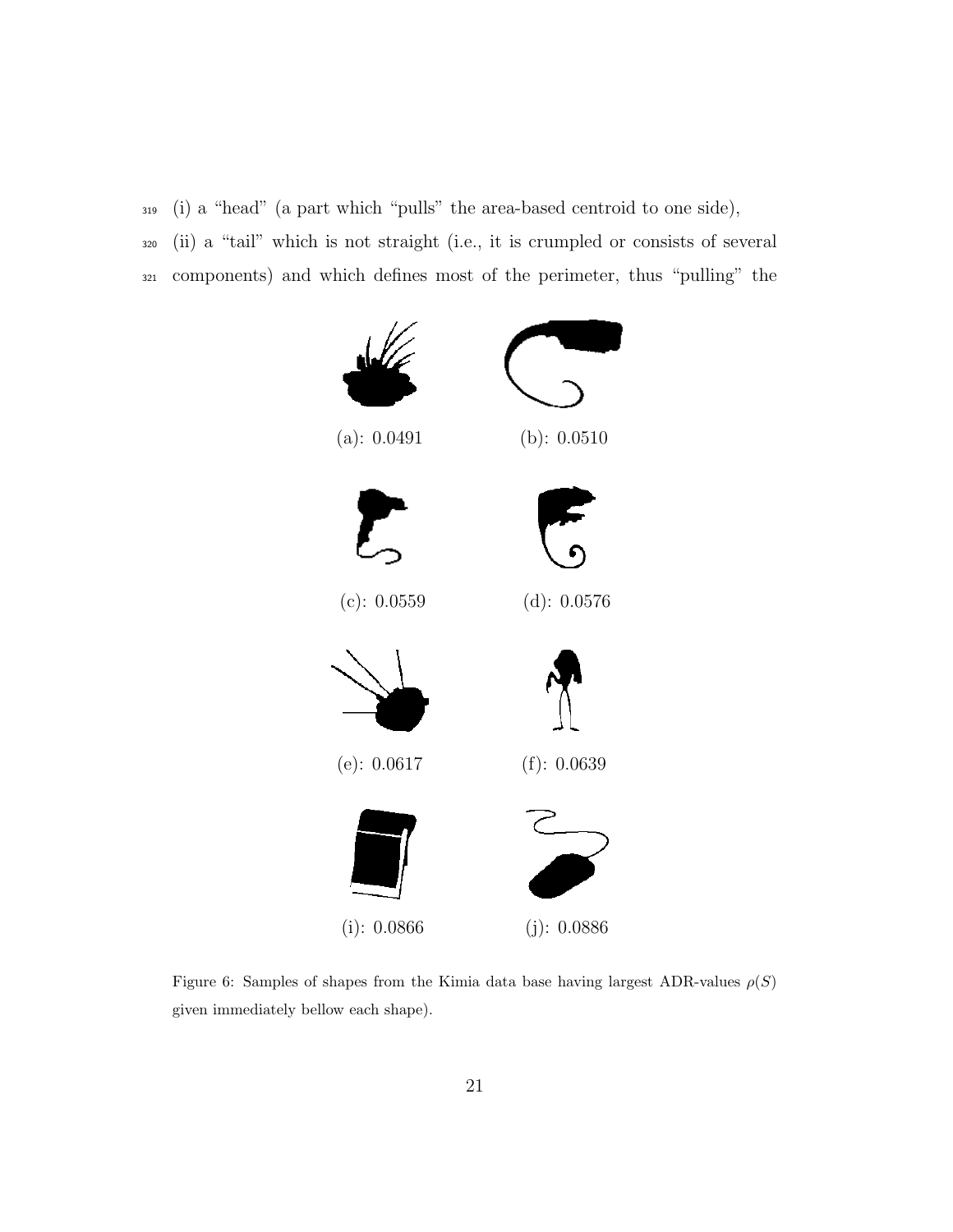<sup>322</sup> frontier-based centroid in the other side, and

- <sup>323</sup> (iii) a long "neck" which bridges those two parts.
- 324

 Notice that apart from the descriptive characterization of shapes with a large  $\rho(S)$ -value, given above, a formal characterization of such shapes cannot be given. Simply, there can be many sequences of shapes, such that their corresponding  $\rho(S)$ -value converge to 1. For example, the rectangular <sup>329</sup> "head" of the polygon  $S_k$ , in Figure 2, can be replaced by elliptical/oval ones, 330 and the new sequence of polygons  $S'_{k}$  will also satisfy  $\lim_{k\to\infty}\rho(S'_{k})=1$ . There 331 are many more variations in  $S_k$  which would lead to the same asymptotic, and such modifications can be done on the "tail" and "neck" part, as well. We included several examples to illustrate how shapes look like with rel-

334 atively large  $\rho(S)$ -values. Shapes were selected from the well-known Kimia's



Figure 7: Samples of shapes from the Kimia database having the largest CD-values  $\mu(S)$ given immediately below each shape. The  $\rho(S)$ -values are given in brackets for comparison.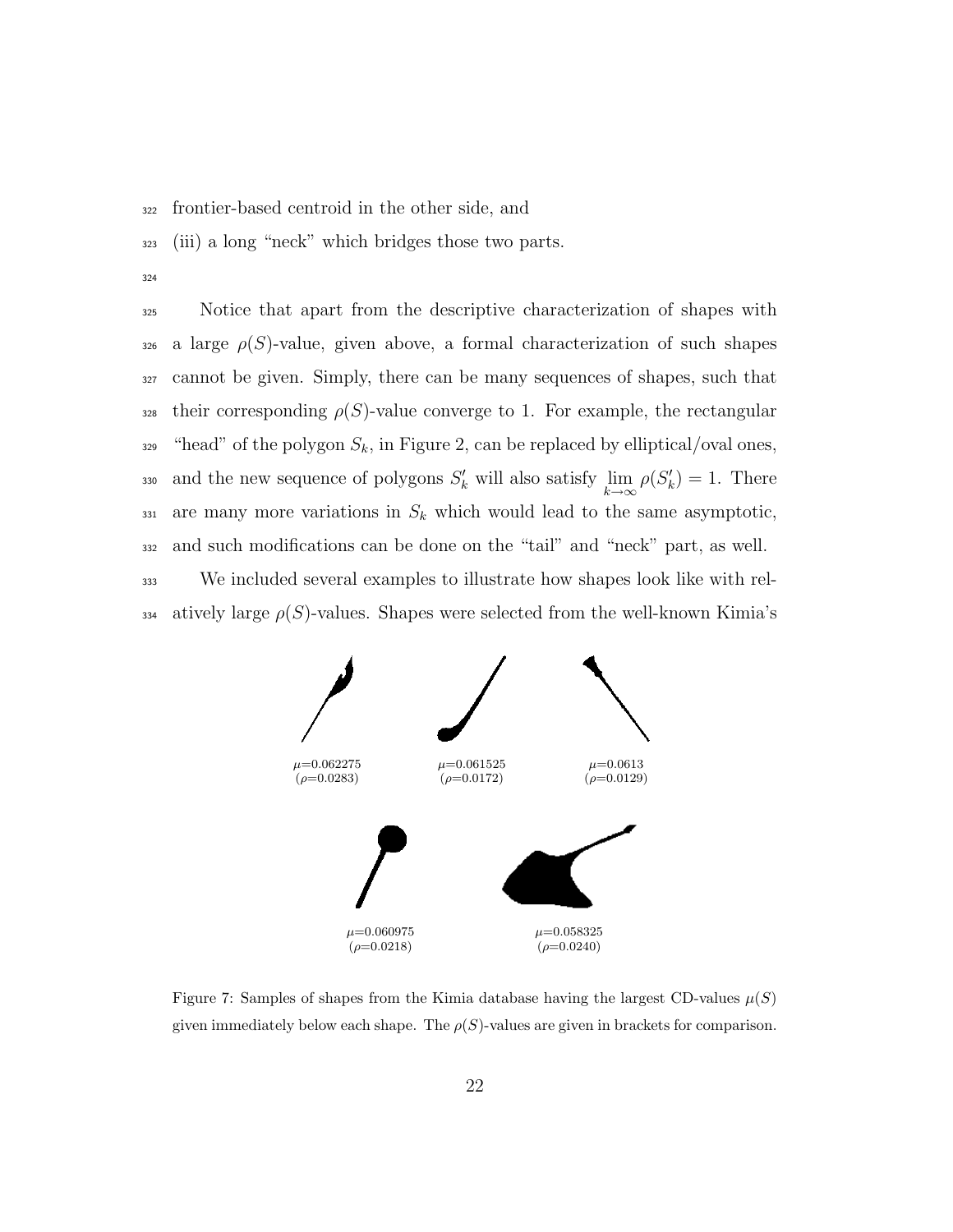data base consisting of around 22,000 shapes.

 Similar to the ADR-descriptor, [28] defined a centredness measure, the CD-descriptor. The similarity lies in the fact that the authors of [28] also consider the distance between the shape centroids, but with respect to the shape perimeter rather than to the shape diameter. The paper showed that 340 centredness and  $\rho(S)$ -values are basically uncorrelated. In conclusion we can now state that the difference between shapes having a large  $\mu(S)$ -value 342 and shapes having a big  $\rho(S)$ -value is actually more significant than it was hypothised in [28]. Perhaps a most illustrative example for a possible big 344 difference is the family of shapes  $S(k)$  whose  $\rho(S(k))$  values converge to 1 as  $k \to \infty$ , while  $\mu(S(k))$  converges to 0 (as  $k \to \infty$ ), and the provision of this example is also a main contribution of the paper.

<sup>347</sup> It is expected that the given analysis of the ADR-descriptor will attract more interest in applying this measure in real-world shape analysis applica-tions.

#### 6. Acknowledgement

 The authors thank Dr. Carlos Martinez-Ortiz for providing experimental results and for discussions on the presented subjects.

 This work was initiated during a visit of the first author at the University of Exeter under the Royal Academy of Engineering Distinguished Visiting Fellowship Programme, and the received support is appreciated.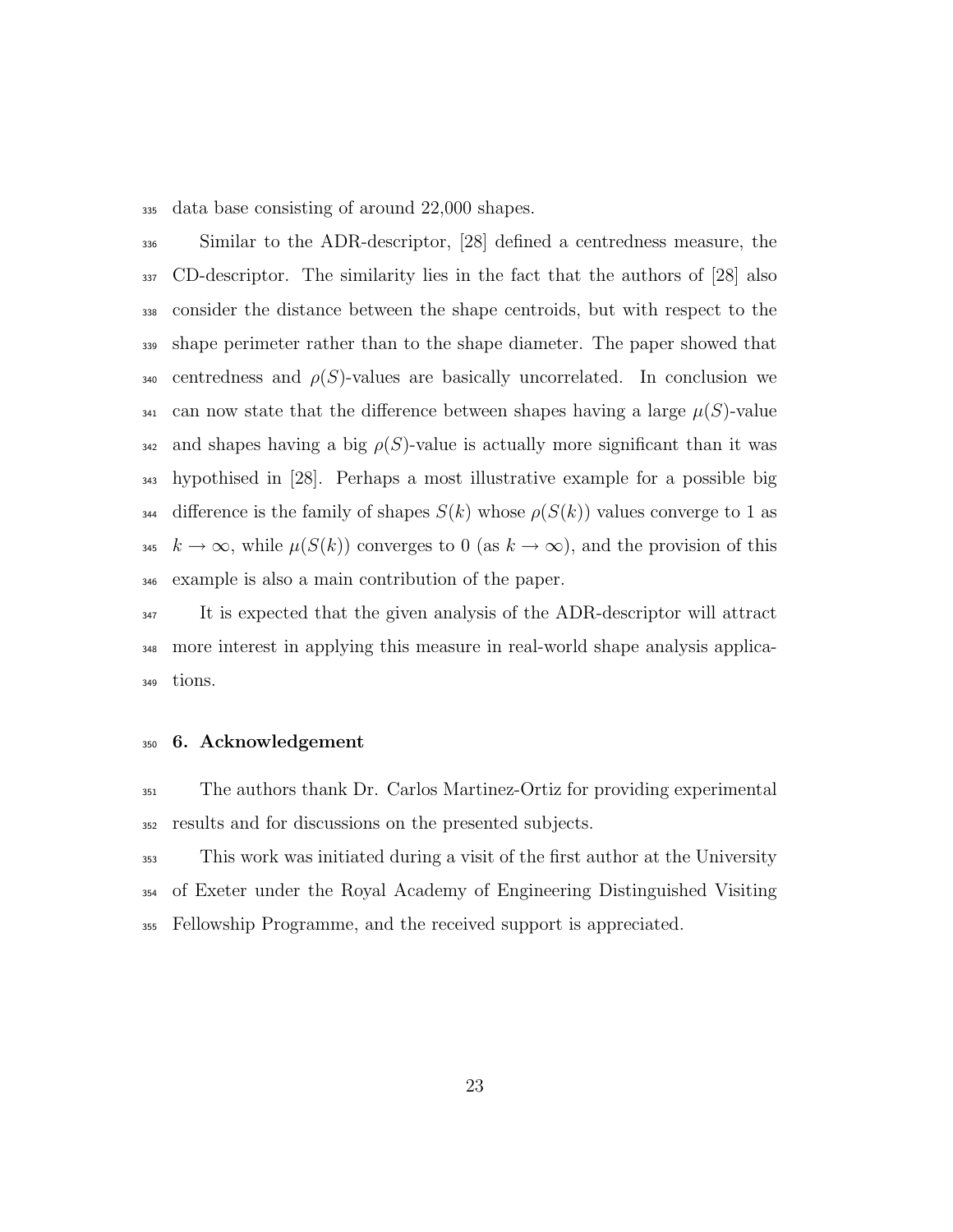#### References

- [1] E. T. Bowman, K. Soga, and T. Drummond: "Particle shape characteri-358 zation using Fourier analysis," *Geotechnique*, 51:545–554, 2001.
- [2] C.-C. Chen: "Improved moment invariants for shape discrimination," Pattern Recognition, 26:683–686, 1993.
- [3] A. El-ghazal, O. Basir, and S. Belkasim: "Farthest point distance: A <sup>362</sup> new shape signature for Fourier descriptors," Signal Processing: Image Communication, 24:572–586, 2009.
- [4] I. El-Rube, N. Alajlan, M. Kamel, M. Ahmed, and G. Freeman: "MTAR: <sup>365</sup> A robust 2D shape representation," *Int. J. Image and Graphics*, 6:421– 443, 2006.
- [5] E. Grisan, M. Foracchia, and A. Ruggeri: "A novel method for the auto-<sup>368</sup> matic grading of retinal vessel tortuosity," IEEE Trans. Medical Imaging, 27:310–319, 2008.
- $370\,$  [6] M. Hu: "Visual pattern recognition by moment invariants," IRE Trans. Information Theory, 8:179–187, 1962.
- 372 [7] A. R. Imre: "Dimension of time-indexed paths," *Applied Mathematics* Computation, 207:221–229, 2009.
- [8] B. Kerautreta and J.-O. Lachaud: "Curvature estimation along noisy dig- ital contours by approximate global optimization," Pattern Recognition, 42:2265–2278, 2009.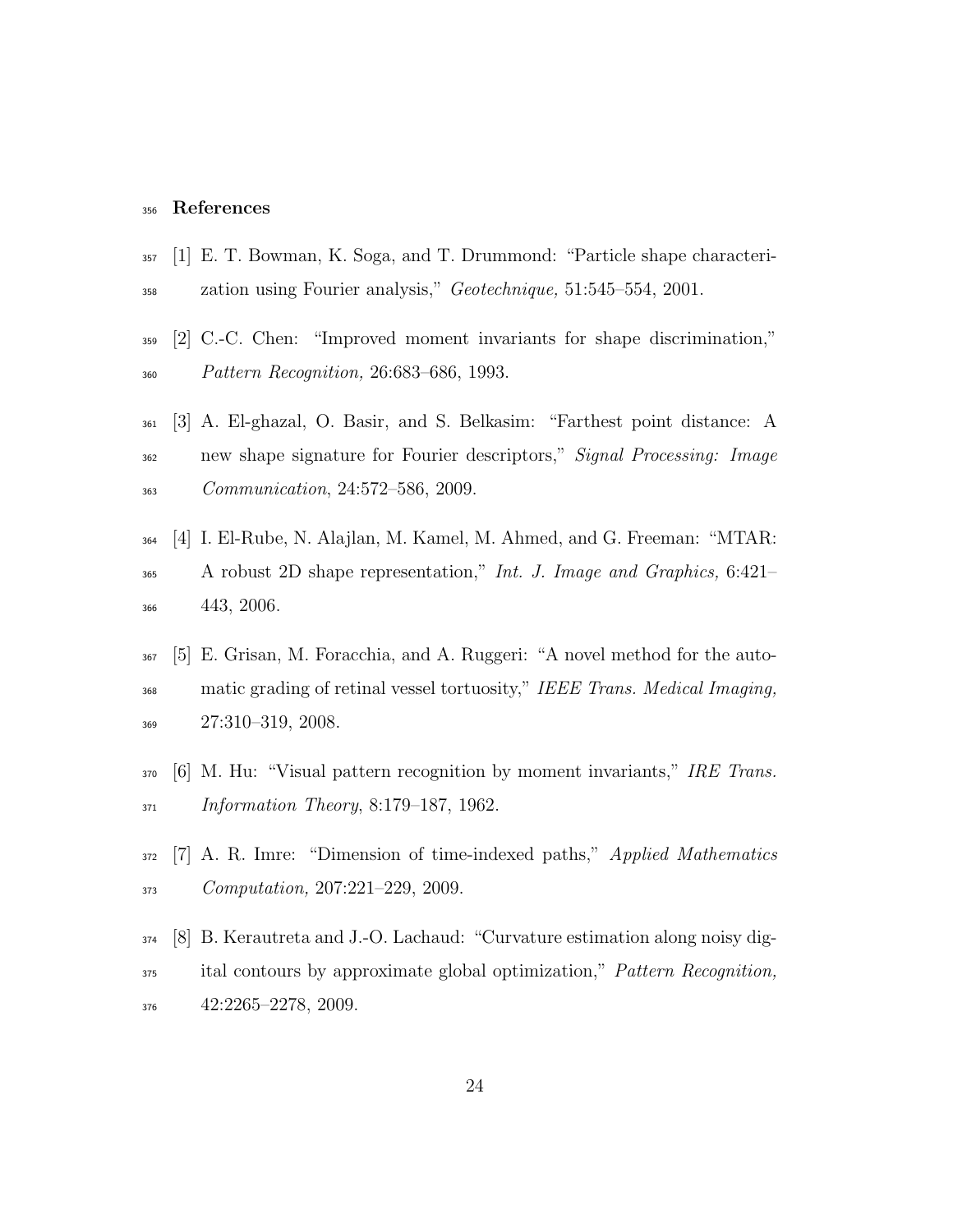- [9] R. Klette and A. Rosenfeld: "*Digital Geometry*," Morgan Kaufmann, San Francisco, 2004.
- [10] X. Kong, Q. Luo, G. Zeng, and M. H. Lee: "A new shape descriptor <sup>380</sup> based on centroid-radii model and wavelet transform," Optics Communi- $_{381}$  cations, 273:362-366, 2007.
- [11] J. L. Ladaga and R. D. Bonetto: "Centroid, centroid from edge vec-<sup>383</sup> tors, and shape descriptor using only frontier information," J. Computer-Assisted Microscopy, 10:1–9, 1998.
- [12] H. Liu, L. J. Latecki, and W. Liu: "A unified curvature definition for <sup>386</sup> regular, polygonal, and digital planar curves," *Int. J. Computer Vision*, 80:104–124, 2008.
- [13] M. Maitre and M. N. Do: "Depth and color coding using shape-adaptive wavelets," J. Visual Communication Image Representation, 21:513–522, 2010.
- [14] S. Manay, D. Cremers, B.-W. Hong, A. Yezzi, and S. Soatto: "Integral <sup>392</sup> invariants for shape matching," IEEE Trans. Pattern Analysis Machine Intelligence, 28:1602–1618, 2006.
- [15] Y. Mei and D. Androutsos: "Robust affine invariant region-based shape descriptors: The ICA Zernike moment shape descriptor and the Whiten-<sup>396</sup> ing Zernike moment shape descriptor," IEEE Signal Processing Letters, 16:877–880, 2009.
- $_{398}$  [16] R. A. Melter, I. Stojmenović, and J. Žunić: "A new characterization of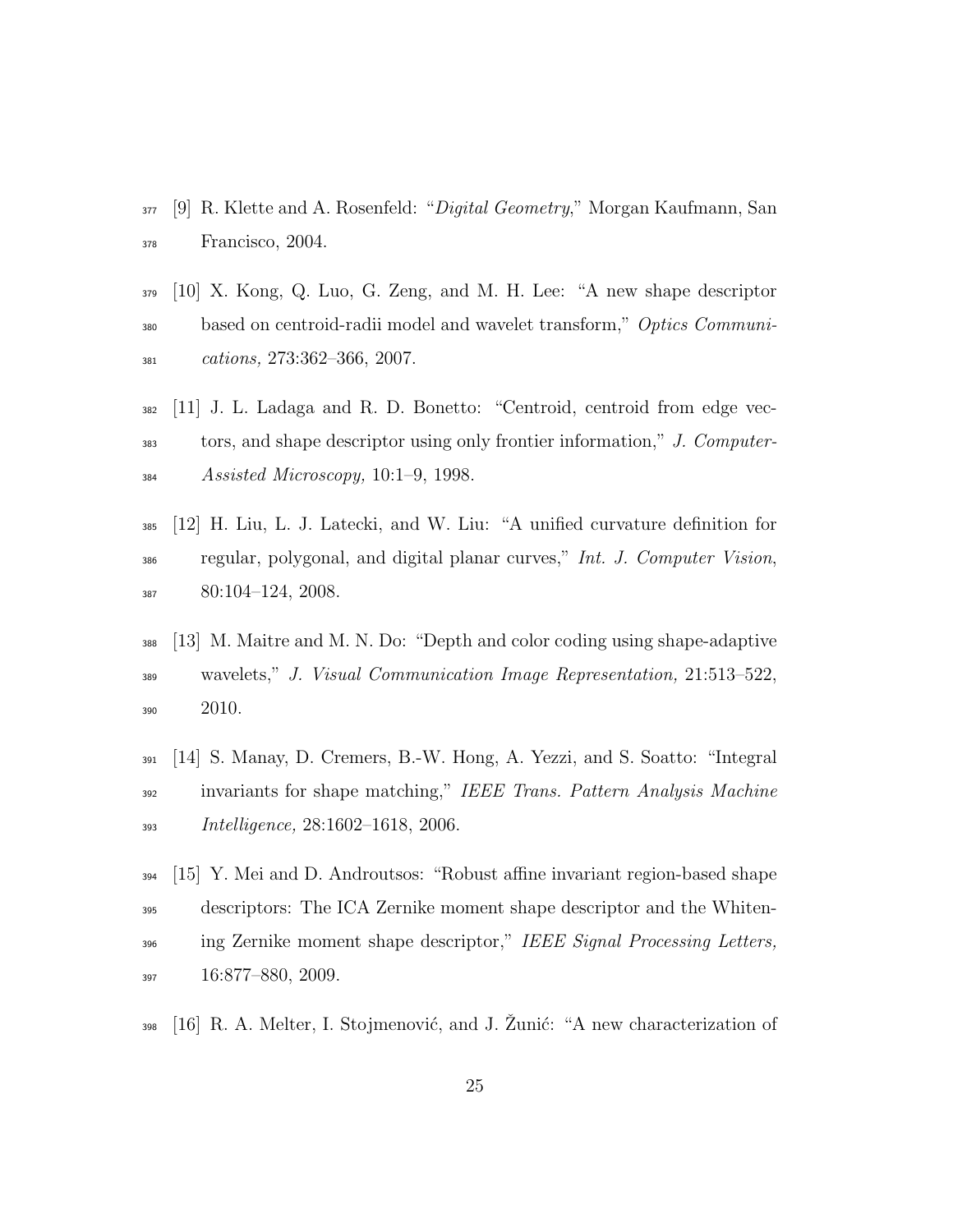- digital lines by least square fits," Pattern Recognition Letters, 14:83–88, 1993.
- [17] D. Proffitt: "The measurement of circularity and ellipticity on a digital grid," Pattern Recognition, 15:383–387, 1982.
- 403 [18] E. Rahtu, M. Salo, and J. Heikkilä: "A new convexity measure based on <sup>404</sup> a probabilistic interpretation of images," IEEE Trans. Pattern Analysis Machine Intelligence, 28:1501–1512, 2006.
- [19] P. L. Rosin: "Measuring shape: Ellipticity, rectangularity, and triangu-larity," Machine Vision Applications, 14:172–184, 2003.
- [20] P. L. Rosin: "Measuring sigmoidality," Pattern Recognition, 37:1735– 1744, 2004.
- [21] P. L. Rosin and C. L. Mumford: "A symmetric convexity measure," Computer Vision Image Understanding, 103: 101–111, 2006.
- $_{412}$  [22] P. L. Rosin and J. Zunić: "Measuring squareness and orientation of shapes," J. Mathematical Imaging Vision, 39:13–27, 2011.
- $_{414}$  [23] M. Stojmenović and J. Zunić: "Measuring elongation from shape fron-tier," J. Mathematical Imaging Vision, 30:73–85, 2008.
- [24] F. Valentine: "Convex Sets," McGraw-Hill, New York, 1964.
- [25] D. Xu and H. Li: "Geometric moment invariants," Pattern Recognition, 41:240–249, 2008.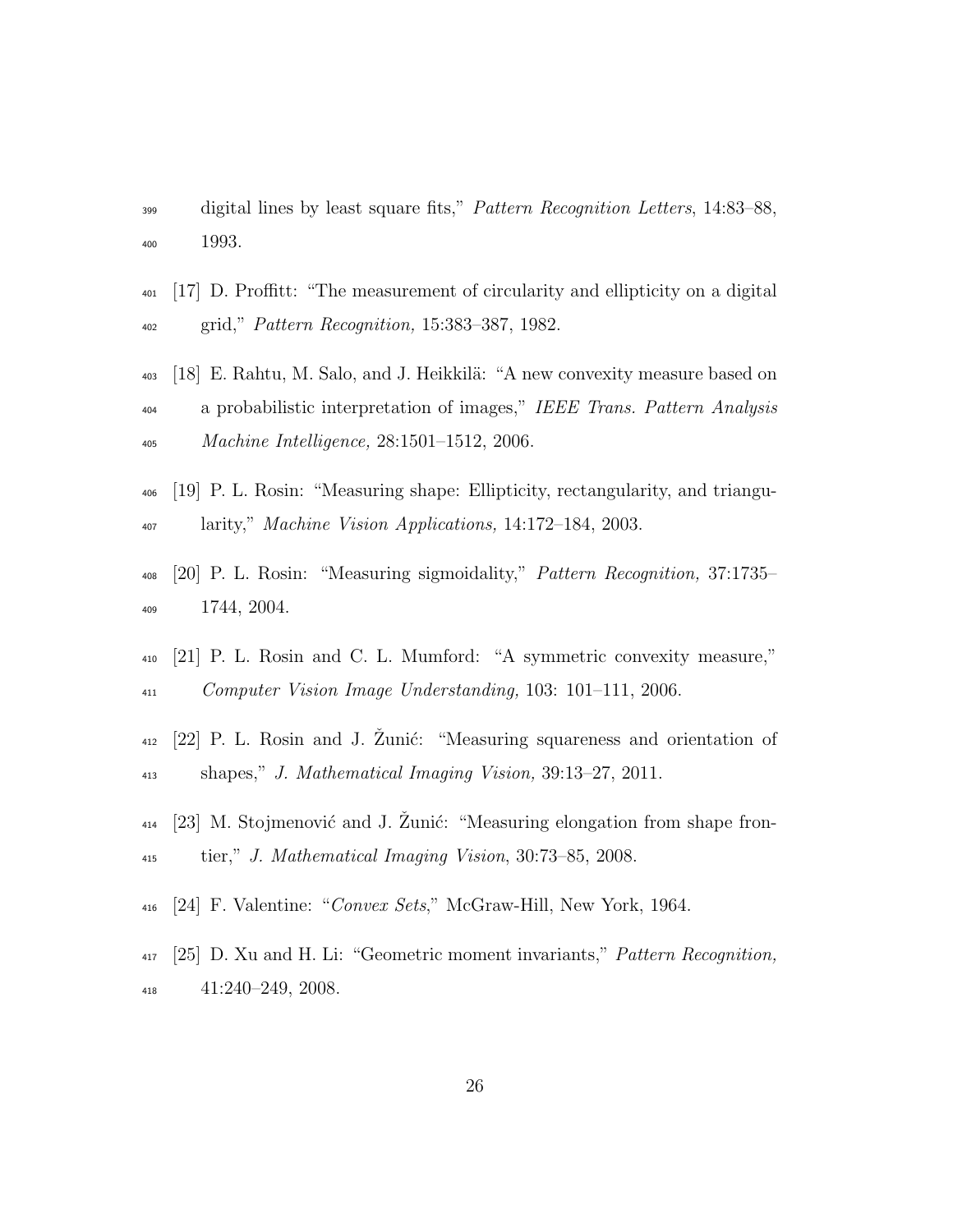- <sup>419</sup> [26] D. Zhang and G. Lu: "A comparative study of curvature scale space 420 and Fourier descriptors for shape-based image retrieval," J. Visual Com-<sup>421</sup> munication Image Representation, 14:39–57, 2003.
- $_{422}$  [27] D. Žunić and J. Žunić: "Measuring shape rectangularity," *Electronics* <sup>423</sup> Letters, 47:441–442, 2011.
- $_{424}$  [28] J. Zunić, M. A. Aktas, C. Martinez-Ortiz, and A. Galton: "The distance <sup>425</sup> between shape centroids is less than a quarter of the shape perimeter," <sup>426</sup> Pattern Recognition, 44:2161–2169, 2011.
- $_{427}$  [29] J. Zunić and P. L. Rosin: "Rectilinearity measurements for polygons," <sup>428</sup> IEEE Trans. Pattern Analysis Machine Intelligence, 25: 1193–1200, 2003.
- 429 [30] J. Zunić and P. L. Rosin: "A new convexity measurement for polygons," <sup>430</sup> IEEE Trans. Pattern Analysis Machine Intelligence, 26:923–934, 2004.
- $_{431}$  [31] J. Zunić, K. Hirota, and P. L. Rosin: "A Hu invariant as a shape circu-<sup>432</sup> larity measure," Pattern Recognition, 43:47–57, 2010.
- $_{433}$  [32] J. Zunić, P. L. Rosin, and L. Kopanja: "On the orientability of shapes," <sup>434</sup> IEEE Trans. Image Processing, 15:3478–3487, 2006.

#### <sup>435</sup> Appendix: Detailed Proof of Theorem 2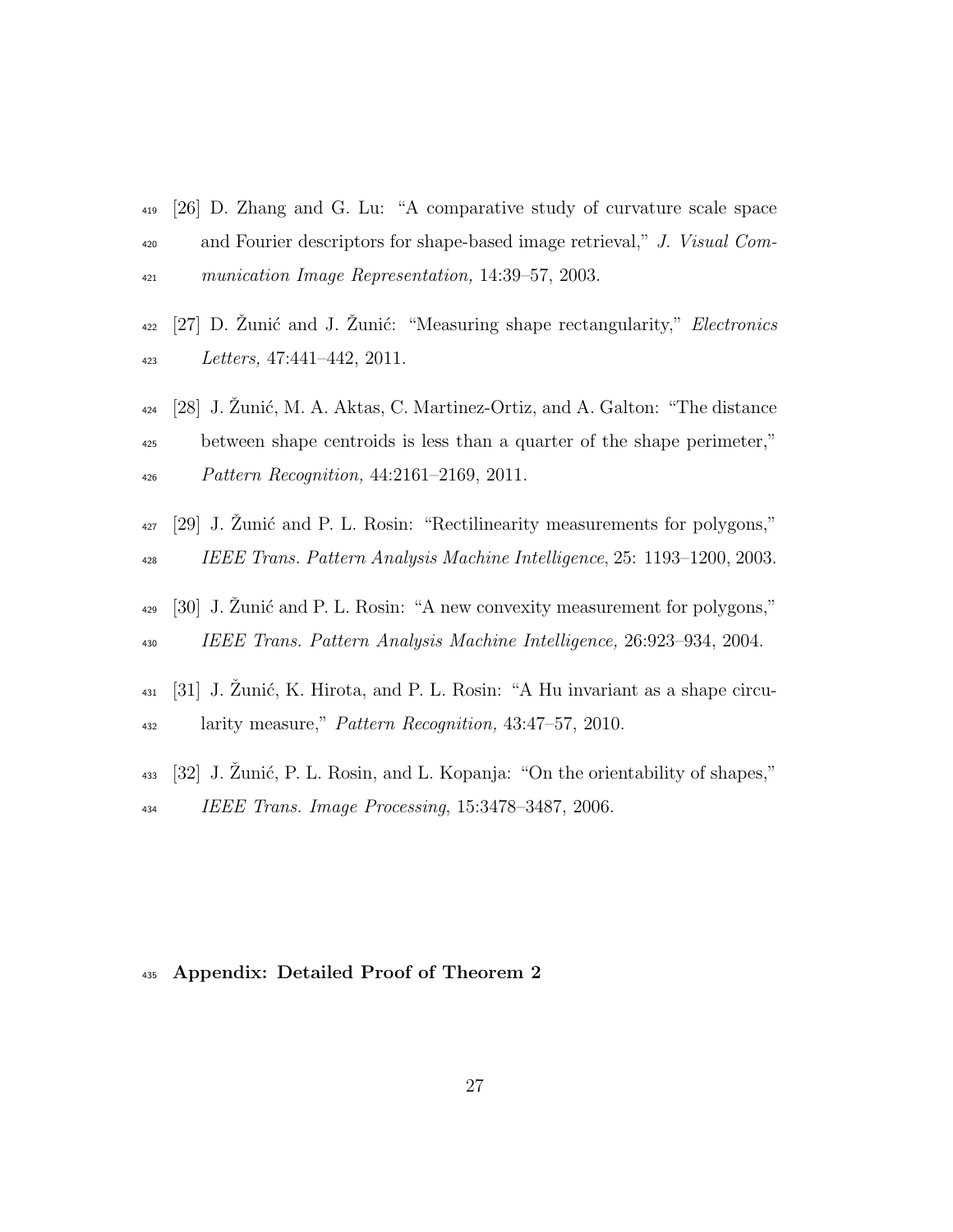We prove the statement of the theorem by showing that there is a sequence of shapes  $S(k)$  such that

$$
\lim_{k \to \infty} \frac{d_2(\mathcal{C}_{area}(S(k)), \mathcal{C}_{from}(S(k)))}{\mathcal{D}(S(k))} = 1
$$

436 Shapes  $S(k)$  are described in Figure 2. For reasons of simplicity, we have  $437$  chosen shapes which are symmetric about the x-axis. In such a way we 438 guarantee that both centroids  $\mathcal{C}_{area}(S(k))$  and  $\mathcal{C}_{from}(S(k))$  lie on the x-axis. 439 We compute the centroids of shapes  $S(k)$ .

• The Area of  $S(k)$ .

$$
\iint_{S(k)} dx dy = \frac{2}{k^2} + \frac{1}{k^3} + \frac{2}{k^4} - \frac{3}{k^5}
$$

 $440$  Indeed, if we compute subareas of shapes  $S(k)$  bounded by the vertical  $\text{lines } x = 0, x = 1/k, x = 1 - 1/k, \text{ and } x = 1, \text{ we obtain that:}$ 

> The area of the shape  $S(k)$  bounded by the vertical lines  $x = 0$  and  $x = 1/k$  is

$$
k^4 \cdot \left(\frac{2}{k^4} \cdot \frac{1}{2 \cdot k^5} + \frac{2}{k^2} \cdot \frac{1}{2 \cdot k^5}\right) = \frac{1}{k^5} + \frac{1}{k^3}
$$

The area of shape  $S(k)$  bounded by the vertical lines  $x = 1/k$  and  $x = 1 - 1/k$  is

$$
\frac{2}{k^4} \cdot \left(1 - \frac{2}{k}\right) = \frac{2}{k^4} - \frac{4}{k^5}
$$

The area of shape  $S(k)$  bounded by the vertical lines  $x = 1 - 1/k$  and  $x = 1$  is

$$
\frac{2}{k} \cdot \frac{1}{k} = \frac{2}{k^2}
$$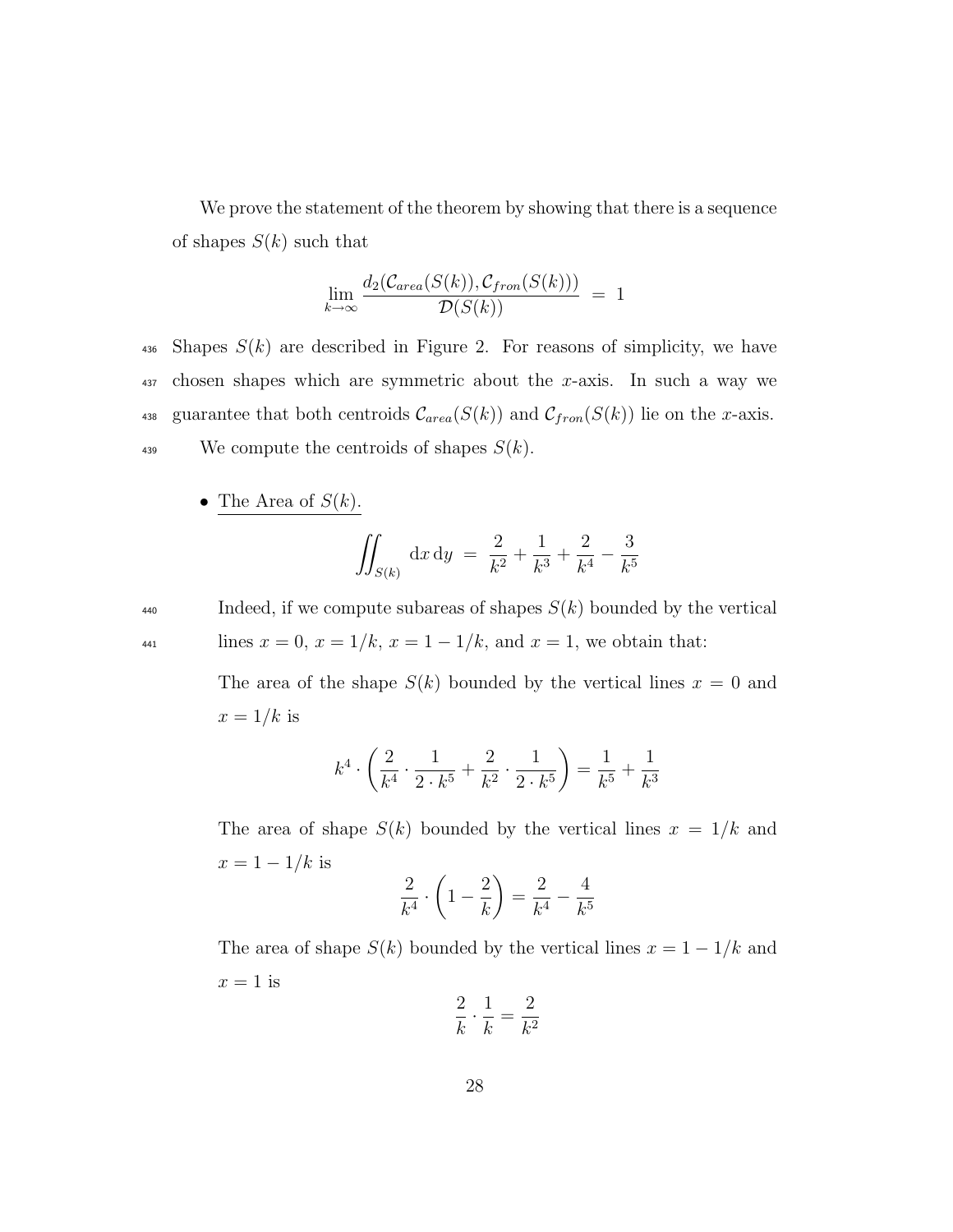$\bullet$  The Perimeter of  $S(k)$ .

The perimeter equals

$$
4\cdot k^2-2+\frac{4}{k}
$$

The total sum of horizontal edges is 2. The total sum of vertical edges is

$$
4 \cdot k^4 \cdot \left(\frac{1}{k^2} - \frac{1}{k^4}\right) + \frac{4}{k} = 4 \cdot k^2 - 2 + \frac{4}{k}
$$

443 • Estimate of the x-coordinate of the area centroid of  $S(k)$ .

We show the following estimate:

$$
\frac{\iint_{S(k)} x \, dx \, dy}{\iint_{S(k)} dx \, dy} \ge \frac{\frac{2}{k^2} - \frac{1}{k^3}}{\frac{2}{k^2} + \frac{1}{k^3} + \frac{2}{k^4} - \frac{3}{k^5}}
$$

The inequality follows from the estimate for the area of  $S(S)$  and the following estimate:

$$
\iint\limits_{S(k)} x \, dx \, dy \ \ge \ \iint\limits_{S(k)} x \, dx \, dy \ = \ \int\limits_{x=1-\frac{1}{k}}^{1} \int\limits_{y=\frac{-1}{k}}^{1/k} x \, dx \, dy \ = \ \frac{2}{k^2} - \frac{1}{k^3}.
$$

 $\bullet$  Estimate of the x-coordinate of the frontier-centroid of  $S(k)$ .

We show the following estimate:

$$
\frac{\int_{\partial S(k)} x(s)ds}{\int_{\partial S(k)} ds} \le \frac{2 \cdot k + 1 + \frac{4}{k^2} - \frac{2}{k^3}}{2 \cdot k^2 + \frac{4}{k}}
$$

<sup>445</sup> This estimate follows from the expression of the perimeter of  $S(k)$  and <sup>446</sup> from the following derivation.

- We split the frontier  $\partial S(k)$  of  $S(k)$  into the part  $\partial S^h(k)$  that consists
- 448 of horizontal edges, and part  $\partial S^v(k)$  that consists of vertical edges. We <sup>449</sup> obtain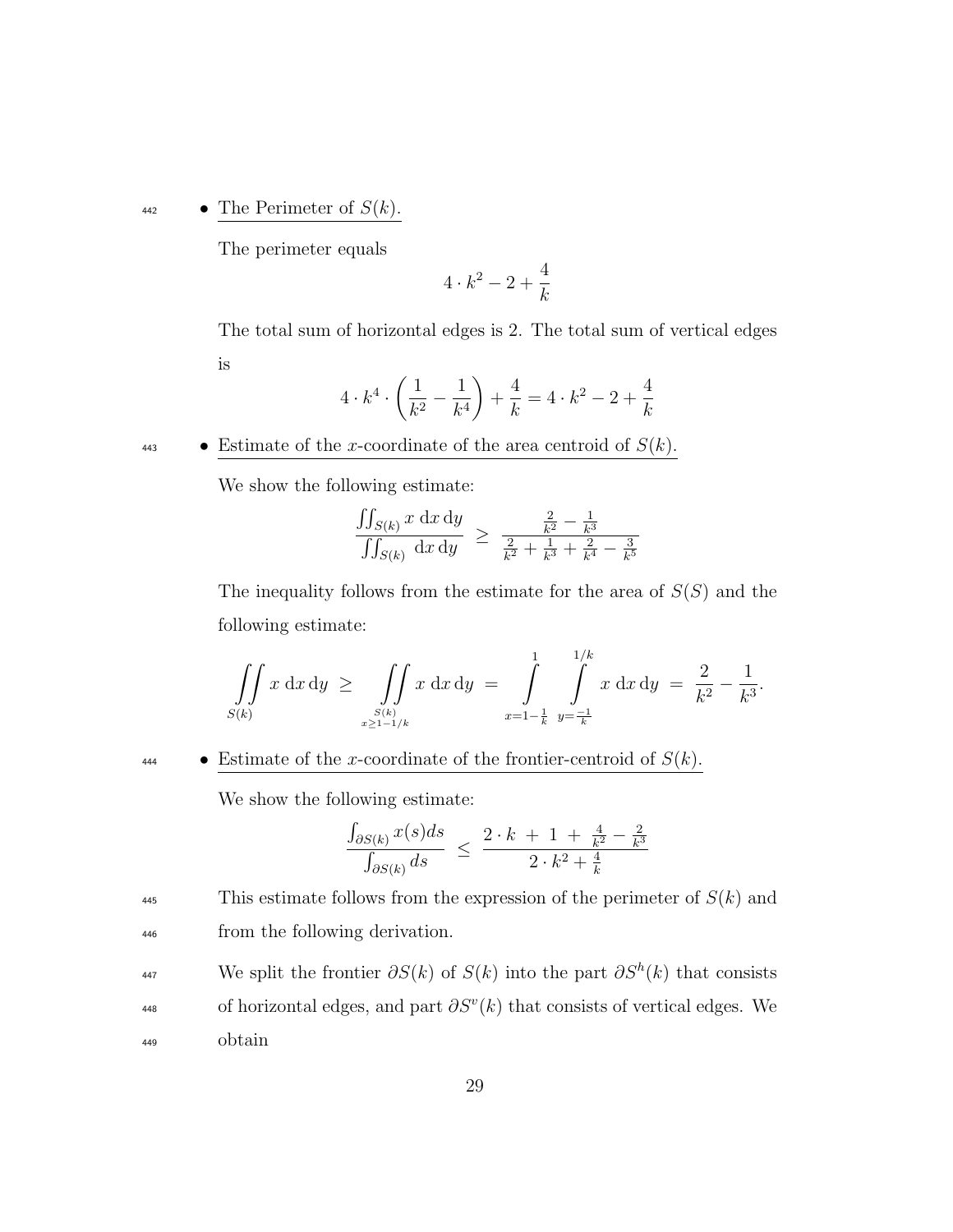$$
\int_{\partial S(k)} x(s) \, ds = \int_{\partial S^h(k)} x(s) \, ds + \int_{\partial S^v(k)} x(s) \, ds
$$
\n
$$
= 2 \cdot \int_{x=0}^1 x dx + \int_{\partial S^v(k)} x(s) \, ds = 1 + \int_{\partial S^v(k)} x(s) \, ds
$$
\n
$$
= 1 + \int_{\partial S^v(k)} x(s) \, ds + \int_{\partial S^v(k)} x(s) \, ds + \int_{\partial S^v(k)} x(s) \, ds + \int_{\partial S^v(k)} x(s) \, ds
$$
\n
$$
< 1 + \int_{\partial S^v(k)} x(s) \, ds + \int_{t=-1/k^2}^{1/k^2} \left(1 - \frac{1}{k}\right) dt + \int_{t=-1/k^2}^{1/k^2} dt
$$
\n
$$
= 1 + \int_{\partial S^v(k)} x(s) \, ds + \int_{\partial S^v(k)} x(s) \, ds + \int_{\partial S^v(k)} x(s) \, ds
$$
\n
$$
< 1 + \frac{4}{k^2} - \frac{2}{k^3} + k^4 \cdot \int_{\partial S^v(k)} x(s) \, ds
$$
\n
$$
= \frac{1}{k}
$$
\n
$$
< 1 + \frac{4}{k^2} - \frac{2}{k^3} + k^4 \cdot \int_{t=-1/k^2}^{1/k^2} \frac{1}{k} \, dt
$$
\n
$$
= 2 \cdot k + 1 + \frac{4}{k^2} - \frac{2}{k^3}
$$

Now, also take into account that the centroid  $\mathcal{C}_{area}(S(k))$  belongs to the convex hull of  $S(k)$ . We have that

$$
\frac{\iint_{S(k)} x \, dx \, dy}{\iint_{S(k)} dx \, dy} \in \left[ \frac{\frac{2}{k^2} - \frac{1}{k^3}}{\frac{2}{k^2} + \frac{1}{k^3} + \frac{2}{k^4} - \frac{3}{k^5}}, 1 \right]
$$